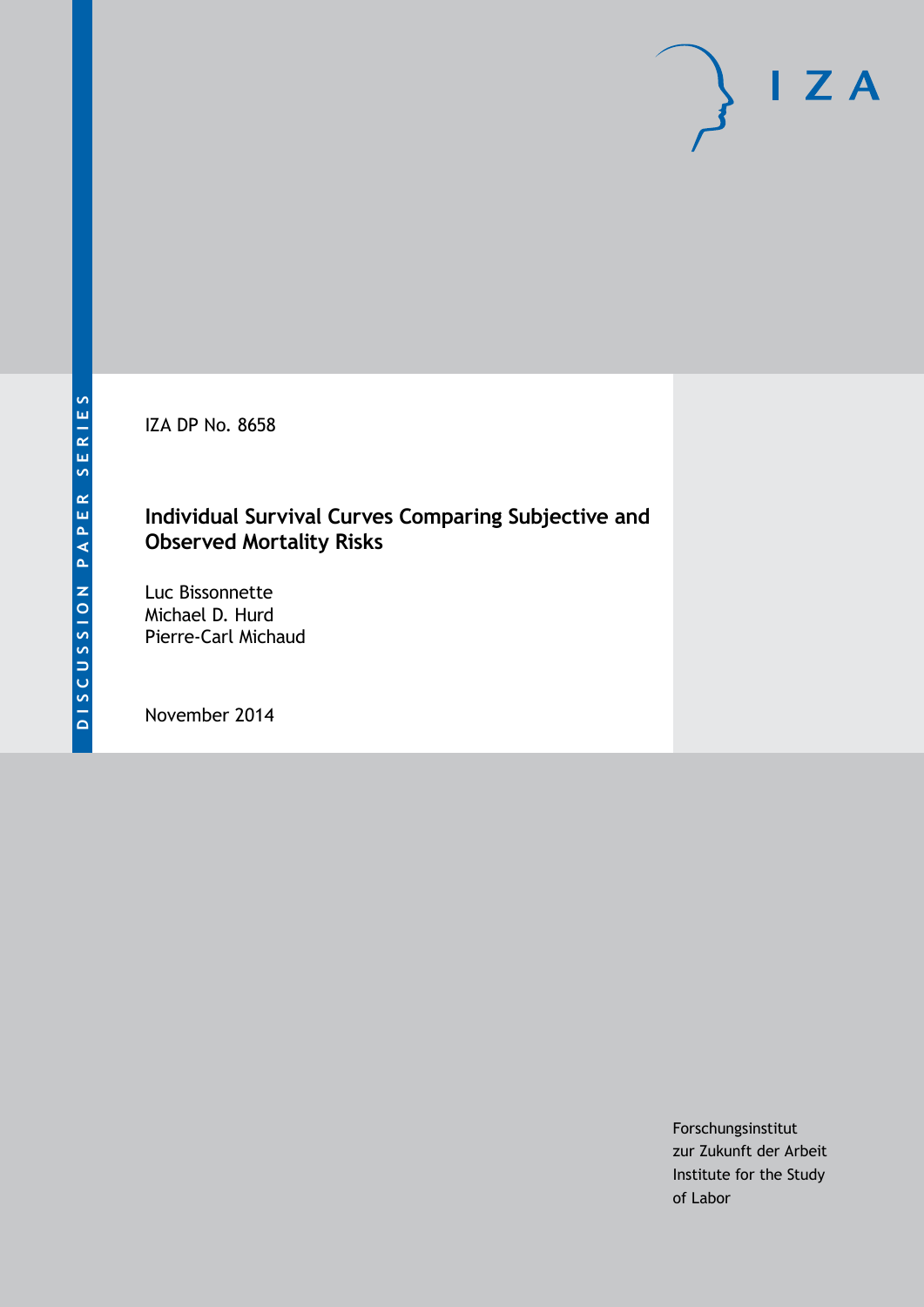# **Individual Survival Curves Comparing Subjective and Observed Mortality Risks**

### **Luc Bissonnette**

*Université Laval and CEDIA.ca*

# **Michael D. Hurd**

*NBER and RAND Corporation*

## **Pierre-Carl Michaud**

*ESG UQAM, CIRPÉE, CIRANO, RAND, CEDIA.ca and IZA*

Discussion Paper No. 8658 November 2014

IZA

P.O. Box 7240 53072 Bonn Germany

Phone: +49-228-3894-0 Fax: +49-228-3894-180 E-mail: [iza@iza.org](mailto:iza@iza.org)

Any opinions expressed here are those of the author(s) and not those of IZA. Research published in this series may include views on policy, but the institute itself takes no institutional policy positions. The IZA research network is committed to the IZA Guiding Principles of Research Integrity.

The Institute for the Study of Labor (IZA) in Bonn is a local and virtual international research center and a place of communication between science, politics and business. IZA is an independent nonprofit organization supported by Deutsche Post Foundation. The center is associated with the University of Bonn and offers a stimulating research environment through its international network, workshops and conferences, data service, project support, research visits and doctoral program. IZA engages in (i) original and internationally competitive research in all fields of labor economics, (ii) development of policy concepts, and (iii) dissemination of research results and concepts to the interested public.

<span id="page-1-0"></span>IZA Discussion Papers often represent preliminary work and are circulated to encourage discussion. Citation of such a paper should account for its provisional character. A revised version may be available directly from the author.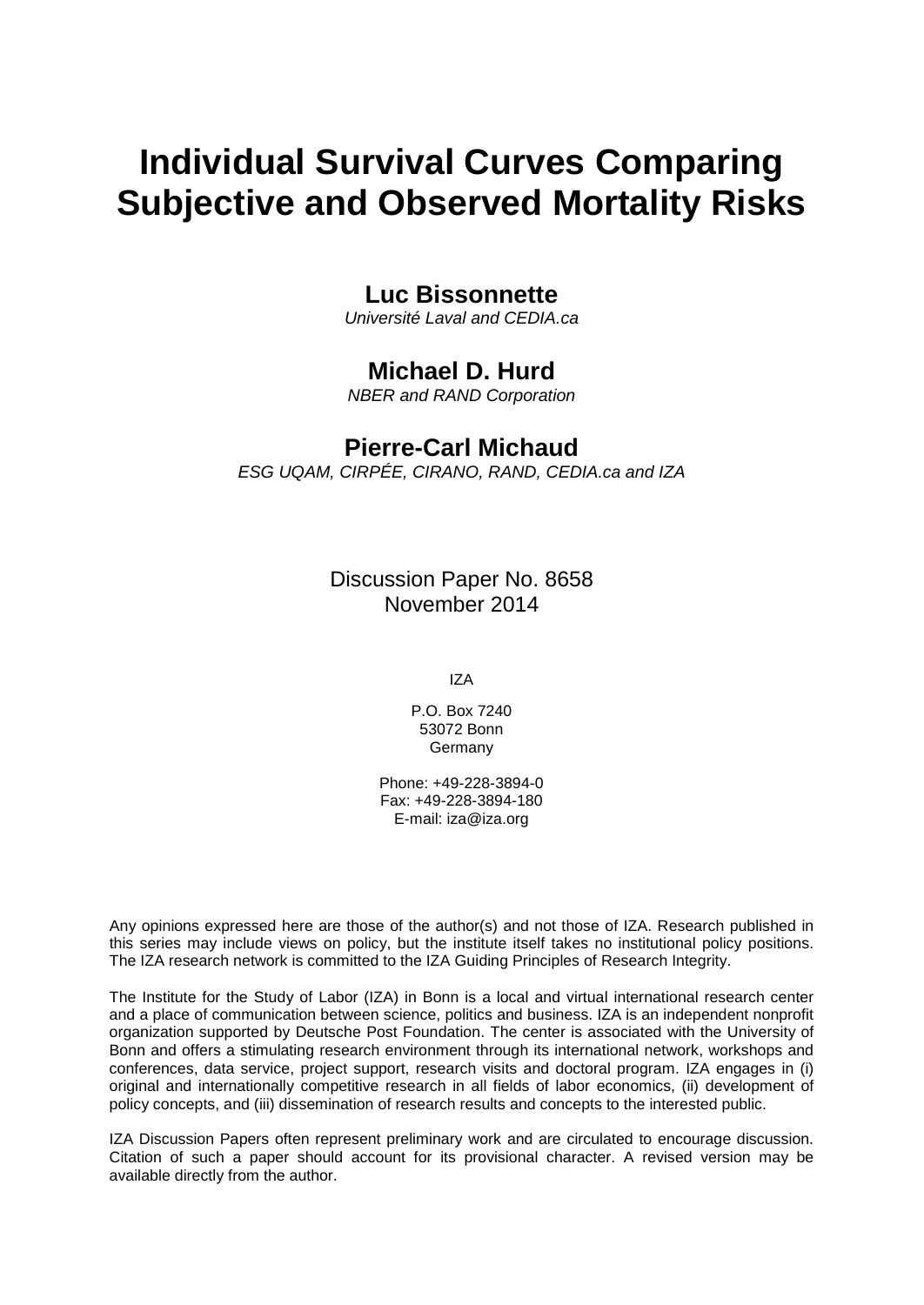IZA Discussion Paper No. 8658 November 2014

# **ABSTRACT**

# **Individual Survival Curves Comparing Subjective and Observed Mortality Risks[\\*](#page-1-0)**

In this paper, we compare individual survival curves constructed from objective (actual mortality) and elicited subjective information (probability of survival to a given target age). We develop a methodology to estimate jointly subjective and objective individual-survival curves accounting for rounding on subjective reports of perceived mortality risk. We make use of the long follow-up period in the Health and Retirement Study and the high quality of mortality data to estimate individual survival curves which feature both observed and unobserved heterogeneity. This allows us to compare objective and subjective estimates of remaining life expectancy for various groups, evaluate subjective expectations of joint survival and widowhood by household, and compare objective and subjective mortality with standard lifecycle models of consumption.

JEL Classification: C81, D84, I10

Keywords: subjective probabilities, old age mortality, joint survival of couples

Corresponding author:

Luc Bissonnette Pavillon J.-A.-DeSève 1025 Avenue des Sciences Humaines Université Laval Québec, QC Canada, G1V 0A6 E-mail: [luc.bissonnette@ecn.ulaval.ca](mailto:luc.bissonnette@ecn.ulaval.ca)

\* We want to thank Rob Alessie, Charles Bellemare, Eric Bonsang, Juan Juan Cai, Katherine Carman, Martin Salm, Arthur van Soest, and the participants at the Health and Health Care Session at the 2010 Canadian Economic Association Meeting and the 2011 International Pension Workshop in Zurich for their insightful comments. Research support from the National Institute on Aging under grant P01AG008291 is gratefully acknowledged. Remaining mistakes are ours.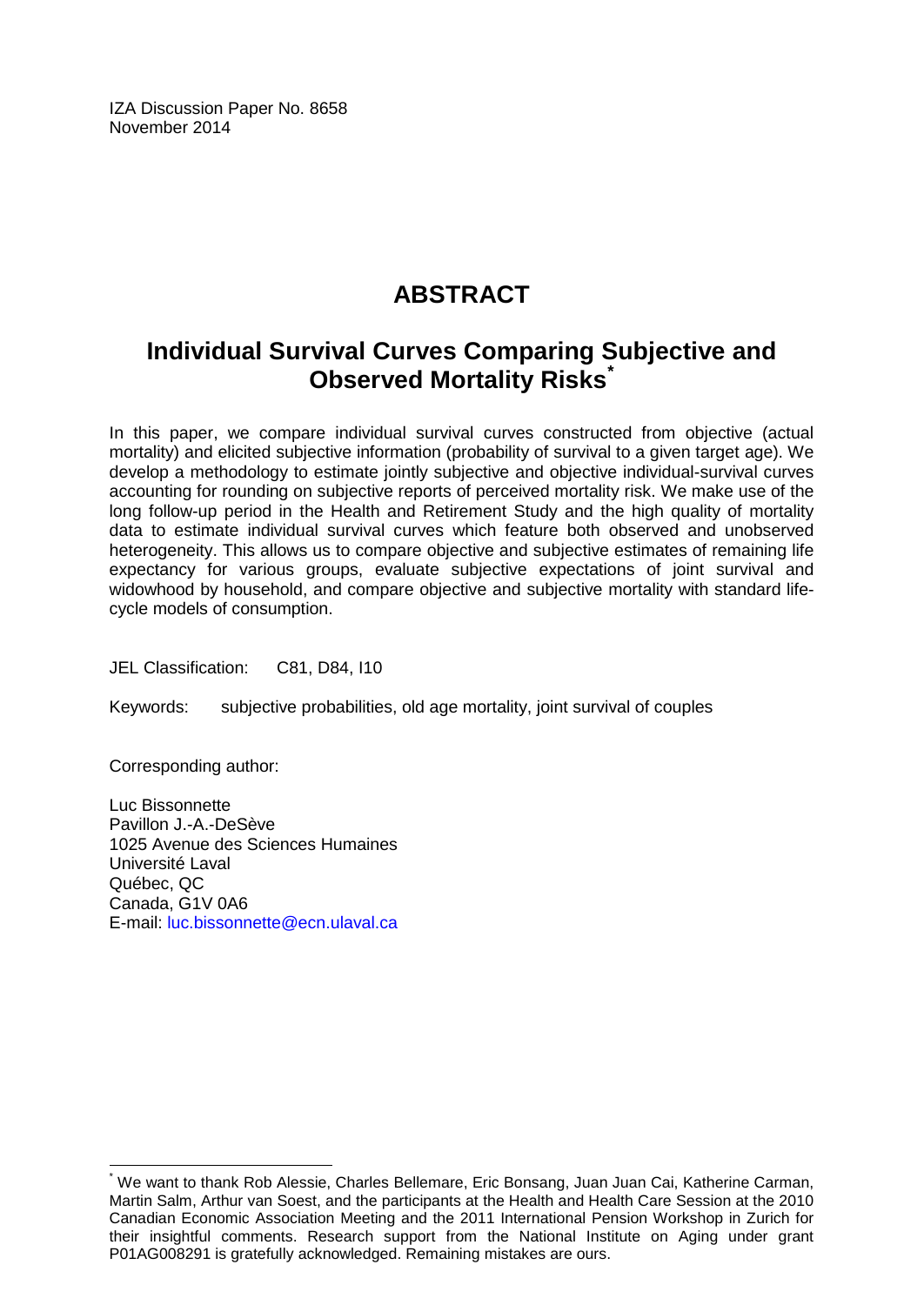# 1 Introduction

Mortality expectations play a key role in economic models of saving behavior (Yaari, 1965; Hamermesh, 1985; Hurd, 1989). Examining these models with data requires modelling of mortality expectations. Earlier work assumed individuals expected mortality to follow population mortality risk. Most studies use aggregate mortality found in life tables (e.g. Hubbard et al., 1995; Scholz et al., 2006). Recognizing that mortality risk is heterogeneous across individuals, recent work has used actual mortality risk conditional on observable characteristics (e.g. De Nardi et al., 2011). Indeed, rich datasets such as the Health and Retirement Study accurately record the mortality experience of respondents over a period of more than 20 years. Hence, analysis of mortality can be conditioned on known socio-economic covariates. Despite being an improvement, using observed (or objective) mortality in models of economic behavior, whether from life tables or from panel data, requires that individuals correctly assess their mortality risk. Groups may vary in their ability to predict their own mortality risk (Lichtenstein et al., 1978; Khwaja et al., 2006). Since longevity risk is paramount for retirement preparation, misperceptions of mortality risk could have far reaching implications for well-being in retirement.

The Health and Retirement Study has pioneered the collection of perceived, or subjective, mortality risk. It asks respondents to provide a point estimate of their probability of surviving to a target age. Several studies show that subjective survival probabilities aggregate well to life-table probabilities and that they covary with various characteristics in expected ways (Hurd and McGarry, 1995). Also, they are predictive of actual mortality risk, even when conditioning on a rich set of socio-economic and demographic variables (Hurd and McGarry, 2002). Several studies analyze the predictive power of subjective report of mortality risk for a number of economic decisions (Hurd et al., 2004; Dominitz and Manski, 2007; Salm, 2010). Yet subjective mortality risk has not been used extensively in life-cycle models of saving behavior.

There are two important impediments to using these data in economic models. First, a single point estimate of a subjective survival probability to a target age cannot be directly transformed into subjective survival curves to compute expected utility. One could compare the predicted life-table survival probability to the same target age to apply a proportional shift to the life-table mortality profile. Gan et al. (2005) adopt a sophisticated variant of this strategy. The main limitation of this approach is that the life-table may not be an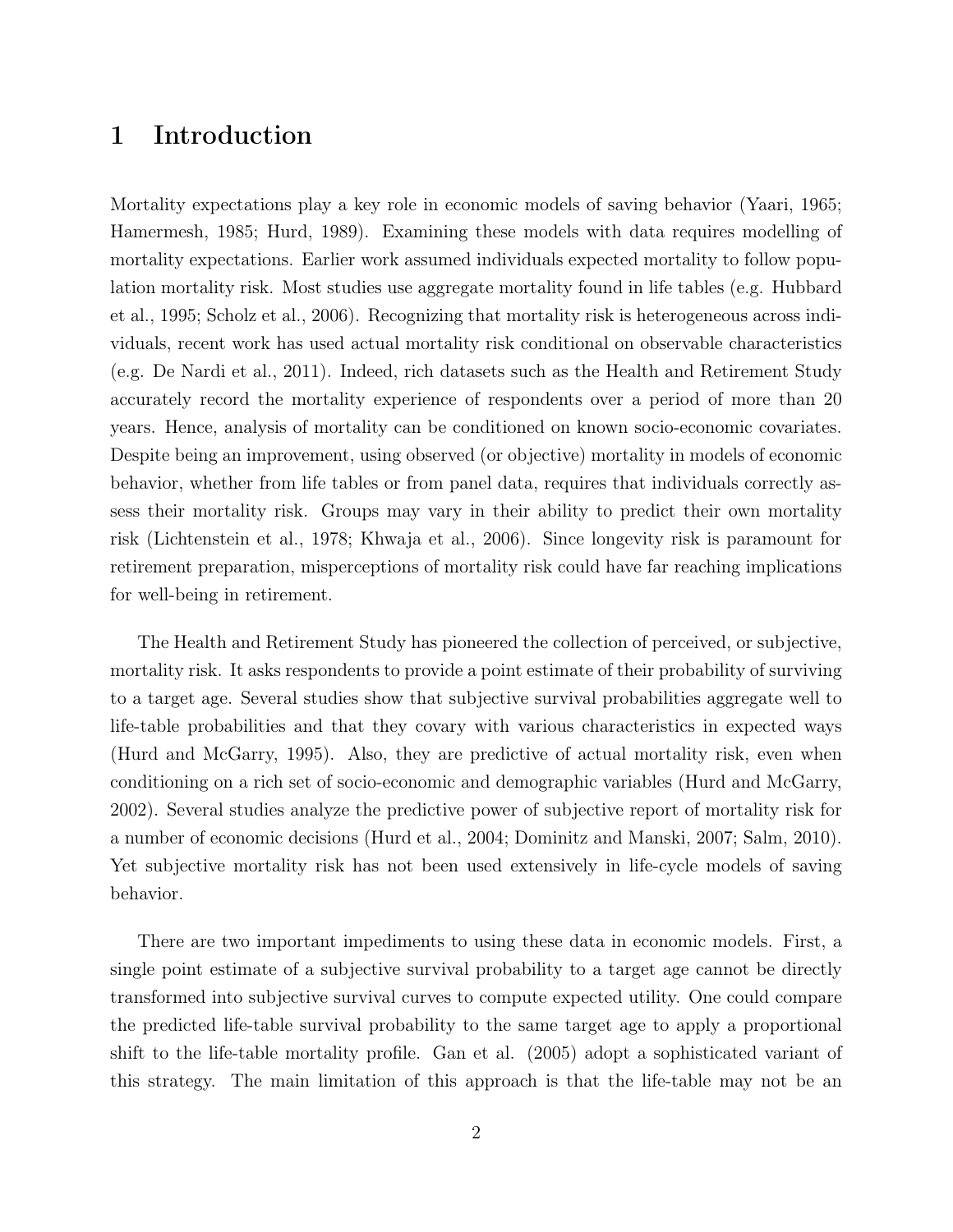appropriate benchmark due to cohort and selection effets. Another limitation is that some respondents do not answer subjective risk questions. Such respondents typically have greater mortality risk than others.

Second, subjective reports of survival probabilities appear to be rounded. This introduces additional complexity as reports of a subjective probability of zero or one yields impractical survival curves. There is also evidence that reports of focal points, such as 0.5, are quite frequent and may reflect epistemic uncertainty (de Bruin et al., 2000).

In this paper, we use 16 years of actual mortality experience for Health and Retirement Study respondents who also answered mortality-risk expectation questions. We estimate jointly objective and subjective mortality-risk models, which allows direct testing of parametric restrictions imposed by the assumption that respondents correctly perceive their actual mortality risk. We also account for rounding in reports of subjective mortality risk. Once rounding is filtered we recover individual subjective survival curves which vary both due to observable socio-economic characteristics and unobserved heterogeneity in subjective reports. In one illustration, we use the objective and subjective curves to investigate whether couples correctly perceive the risk of becoming widowed. This risk is important due to the high prevalence of old-age poverty, in part resulting from widowhood. Finally, we use the standard life-cycle model to show how consumption paths derived from subjective survival expectations may differ from those using objective (or rational) survival expectations.

The paper is structured as follows. In Section 2, we describe the data and discuss the questions used to elicit subjective survival probabilities. In Section 3, we present the models of subjective survival. In Section 4, we present the estimation results. Section 5 discusses subjective and objective remaining life expectancy by respondent characteristics (e.g., by whether respondents smoke). Section 6 presents an application to consumption trajectories in retirement. Section 7 concludes.

## 2 Data

We use data from the *Health and Retirement Study* (HRS) relying on nine waves from 1992 to 2008. The sample includes respondents aged 50 and older, and their spouses. Death is recorded in exit interviews and confirmed with matches to the National Death Index (NDI).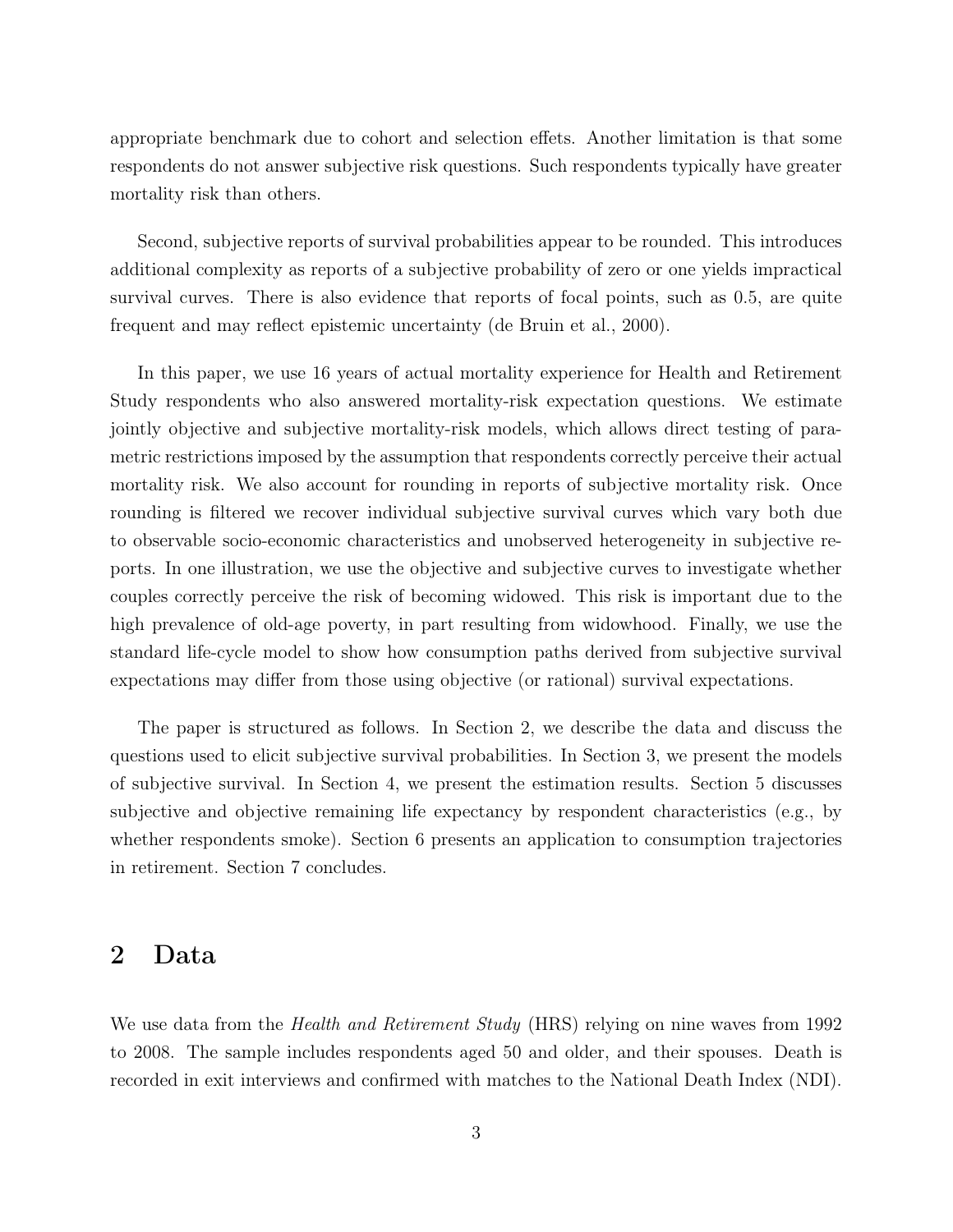Respondents for whom the vital status is unknown are also matched to the NDI to collect death information of deceased respondents. We use covariates measured in the current wave to predict mortality by the following interview.

#### 2.1 Observed Survival

Figure 1 compares between-period life-table and one-year survival rates from the survey in three waves of the HRS. For this, we use all respondents answering in that wave as well as yearof-death from the HRS/NDI information to compute the fraction who are known to have survived one year. These data from the HRS use respondent-level weights for each of these three years. We obtain period life tables from the Human Mortality Database (www.mortality.org).

For all three years, the HRS survival and period life-table survival rates match well prior to age 75. HRS survival is somewhat higher at older ages in 1994, but this difference vanishes by 2006. This difference is likely due to the sampling frame the HRS used. The HRS samples the non-institutionalized population for each entering cohort entering the study. The non-institutionalized population has more favorable survival prospects than the overall population. The gap vanishes as the study progresses because HRS follows respondents who enter nursing homes. Hence, the objective is to compare actual and expected survival it is therefore important to use the actual mortality experience of those answering the expectations questions.

#### 2.2 Subjective Survival

The HRS elicits subjective survival expectations through the following question:

[Using any] number from 0 to 100 where "0" means that you think there is absolutely no chance and "100" means that you think the event is absolutely sure to happen... What do you think are chances that: You will live to at least A?

where A is a target age that varies for each respondent. Respondents 65 or younger were asked to report a probability of survival to age 75. Respondents older than 65 were asked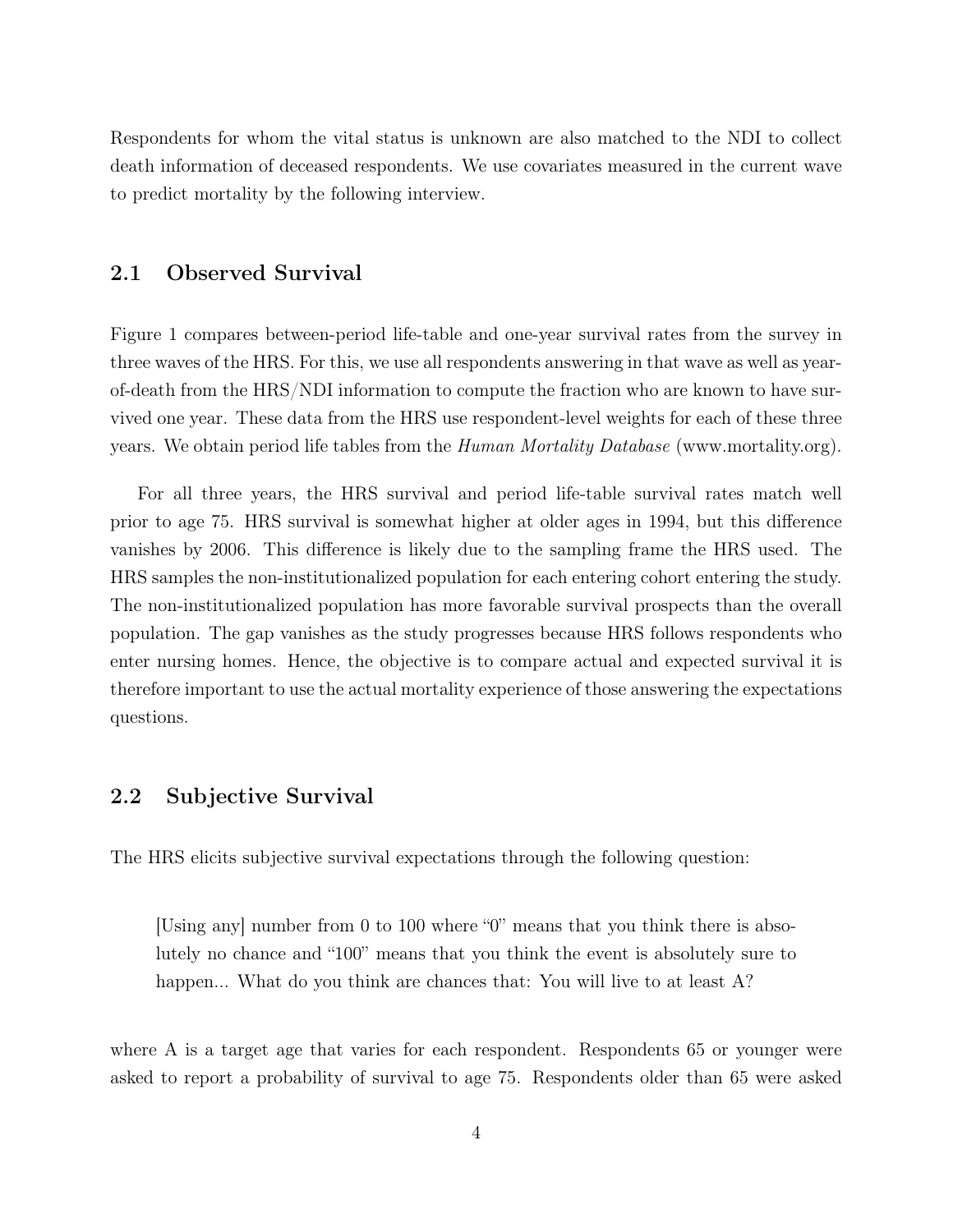

Proportion surviving an additional year

Observations from the HRS weighted with HRS sampling weights

Figure 1: Comparison of the survival rate over one year at various ages between the HRS respondents in 1994, 2000, and 2006 with the period life-table for these years.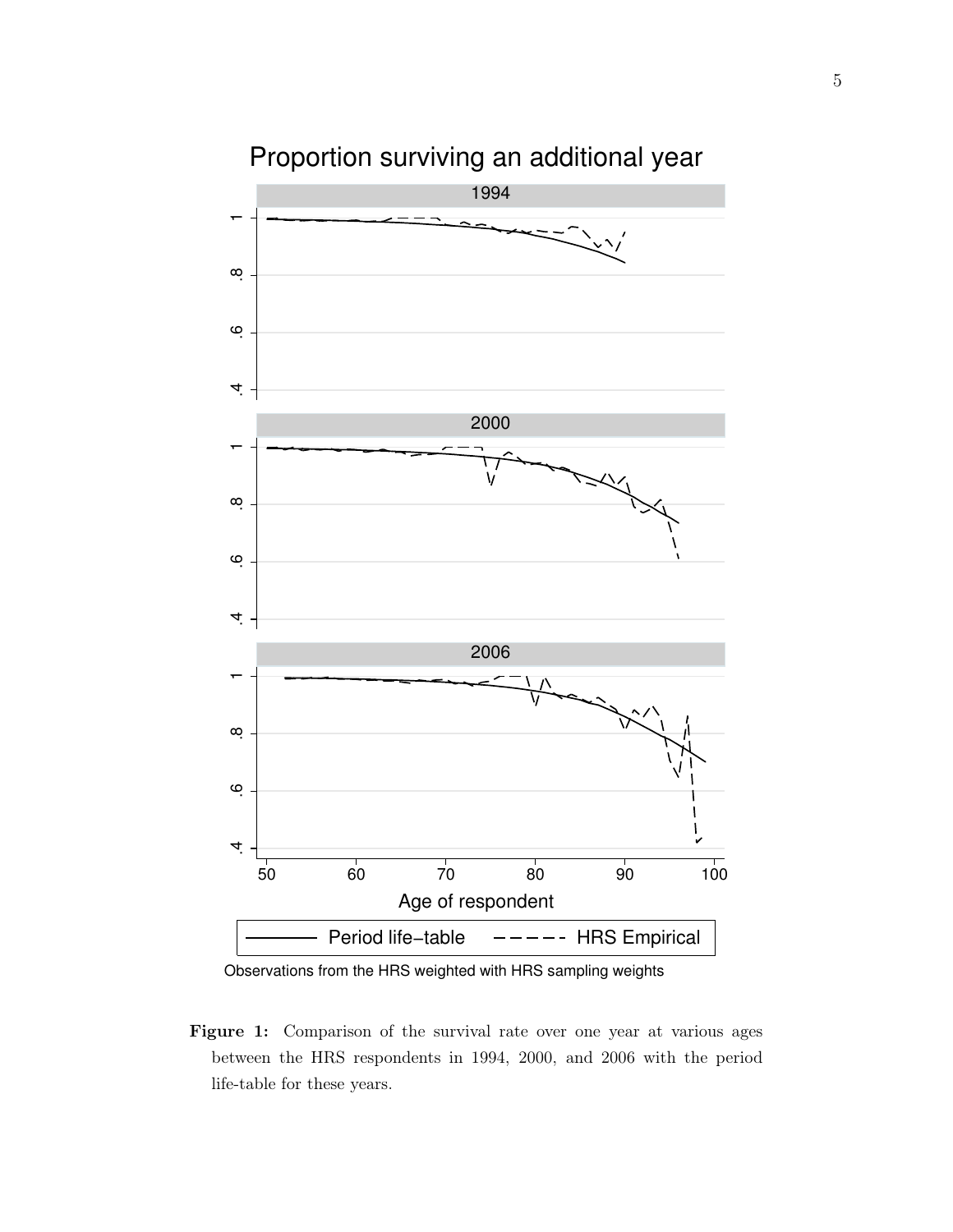about survival to another target age. This target age was determined as an age 11 to 15 years in the future that is also a multiple of 5 (e.g. 90 for an individual aged 78). Our analysis includes 18,791 respondents who answered the probability questions, were observed at least once alive, and provided information on the covariates included in the analysis. When using the full sample, the number of observations (i.e. respondent-wave) is 80,298. Because we compare actual mortality of individuals who respond to the subjective probability question, we do not need to account for the selective nature of non-response to this question.

The self-reported probabilities are subject to rounding and focal answers (0, 0.5 and 1). Figures 2 (a) and (b) present histograms showing the distribution of the elicited subjective probabilities for the 6 target ages separately for females and males. There is substantial heterogeneity in the reported probabilities but significant heaping at the multiples of 50%points (0, 50 and 100%). The proportion of such answers is rather stable for each target age. Answers of 0% and 100% are particularly problematic given that they imply degenerate hazard rates (infinity or 0). We also find evidence of rounding at multiples of 25, 10, and 5, and also find very precise answers reported with a 1%-precision. Our empirical strategy allows for the possibility of rounded answers.

#### 2.3 Observed Characteristics

We use several dummy variables (taking a value of 1) throughout our analyses. These are for respondents who are male, black, Hispanic, whose highest educational attainment is a high-school diploma, whose highest educational attainment is a college degree, and who were smoker at one point in their life. The selected covariates are known to influence mortality and are typically constant over time for a given respondent. We include cohort dummies to control for variations in survival probabilities among older respondents that would not be captured by observable characteristics. We only consider characteristics which can be assumed not to vary with age because we seek to predict survival curves that covary with observable characteristics.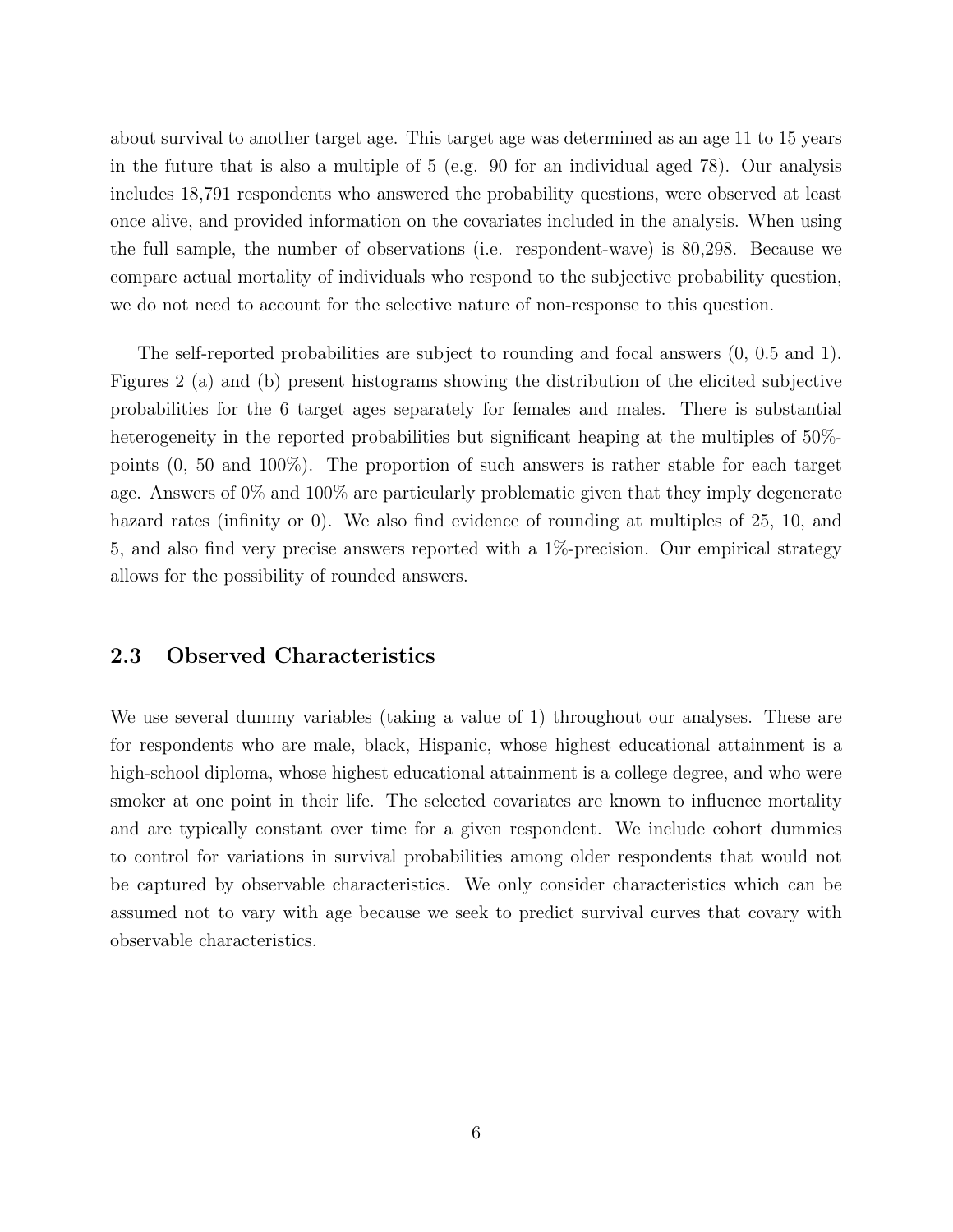

(a)



Figure 2: Histograms of the self-reported probabilities of survival to various target ages for women (a) and men (b). The target age depends on the respondent's age, hence respondents in the same sub-figures are close in age.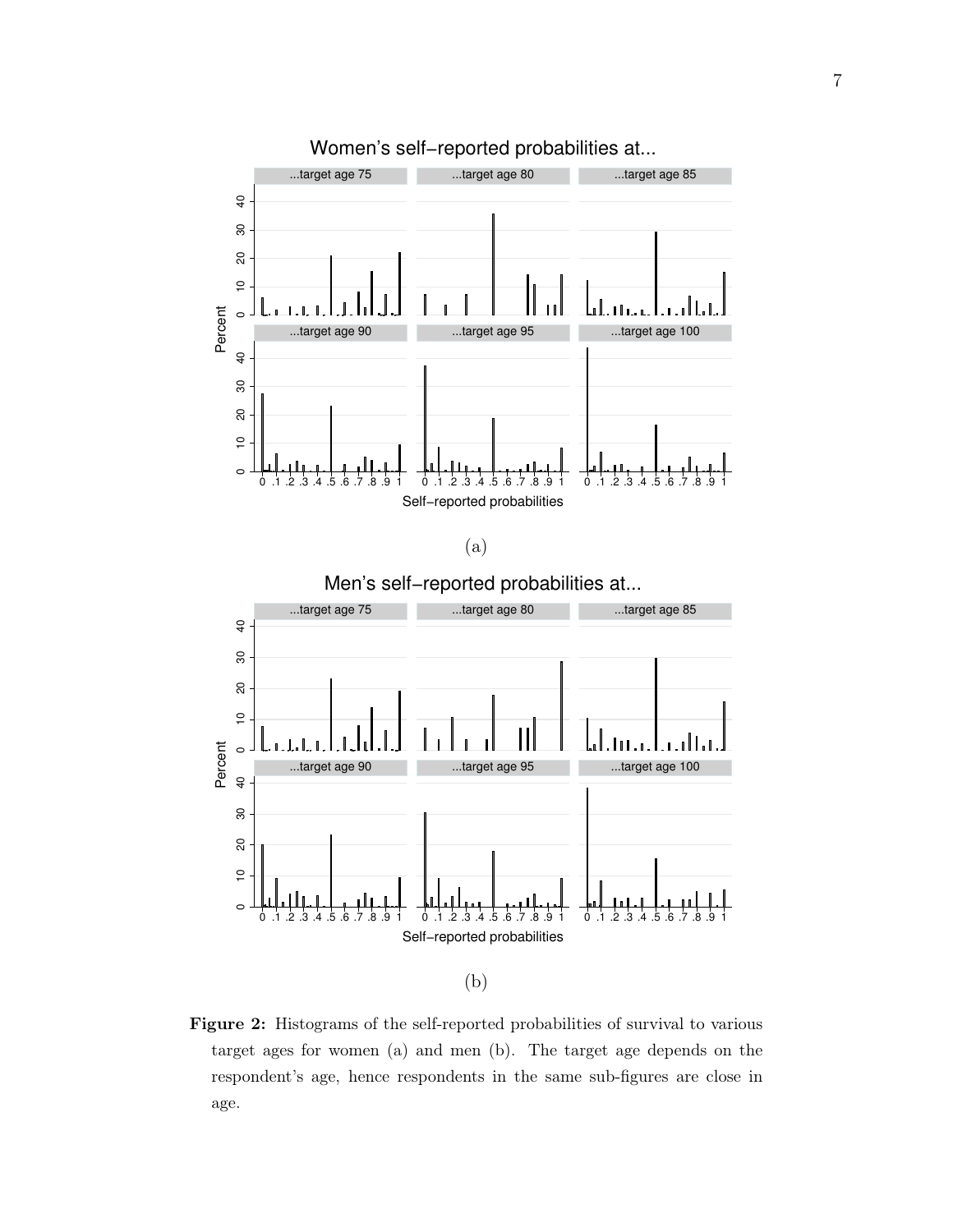# 3 Econometric Model

We develop an econometric model for reports of subjective survival expectations which allows us to compare subjective and objective mortality hazards. Since both hazards are parametrized in similar ways, we can also reconstruct subjective and objective survival curves. The model accounts for rounding in subjective survival probabilities. The model consists of three components:

- 1. the objective hazard to predict survival among a population of respondents with given characteristics;
- 2. the subjective hazard perceived by respondents with given characteristics, and for whom the objective hazard is a special case;
- 3. the reporting model, accounting for the rounding behavior of respondents.

#### 3.1 Objective hazard

Consider a respondent i at age  $\alpha$  when reporting a probability of survival to target age  $t$ . We are interested in the probability that the age of death of the respondent, denoted  $T$ , will be greater than  $t$ . This probability is given by:

$$
S_a^O(t|\boldsymbol{x_i}, \nu_i^O) = \exp\left(-\nu_i^O \int_a^t \lambda^O(\tau|\boldsymbol{x_i})d\tau\right) = \exp(-\nu_i^O \Lambda_a^O(t|\boldsymbol{x_i}))
$$
(1)

where  $\lambda^{O}(t|\bm{x_i})$  is the objective hazard of respondents with characteristics  $\bm{x_i}$ ,  $\Lambda_a^O(t|\bm{x_i})$  is the integrated objective hazard from age a to age t, and  $\nu_i^O$  is a frailty term added to capture unobserved heterogeneity (unobserved to analysts).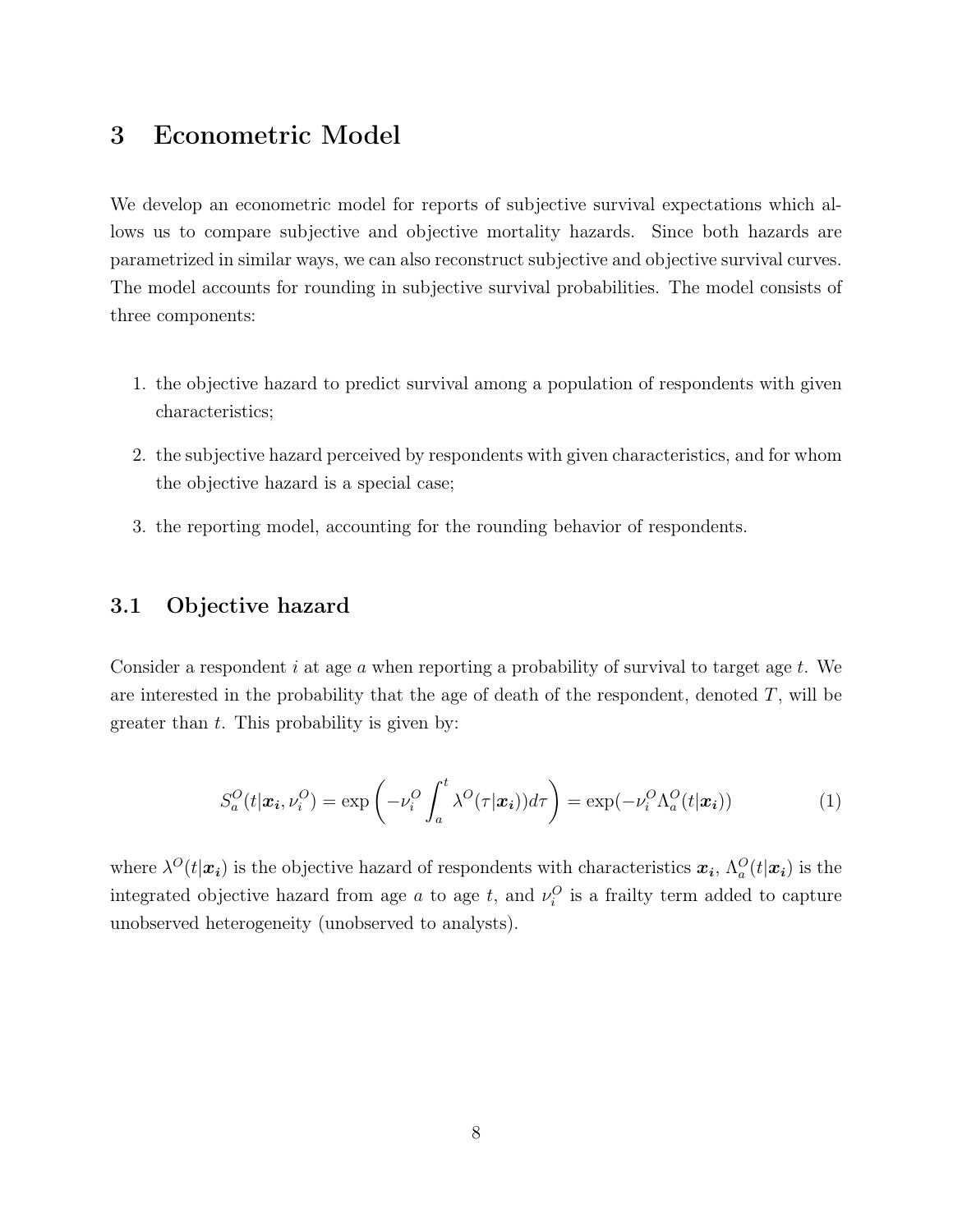We assume the hazard is proportional with baseline hazard taking the Gompertz form.<sup>1</sup> The hazard at age t, for a respondent with characteristics  $x_i$ , constant over time, is given by:

$$
\lambda^{O}(t|\boldsymbol{x}_{i}) = \exp(\boldsymbol{x}_{i}\boldsymbol{\zeta}^{O})\exp(\alpha^{O}t). \tag{2}
$$

Respondents are first observed after age 50. We therefore use age 50 as our initial time at risk. The integrated hazard from the initial time period (notice that we omit the subscript  $a$  in this case) is then given by:

$$
\Lambda^{O}(t|\boldsymbol{x}_{i}) = \frac{\exp(\boldsymbol{x}_{i}\boldsymbol{\zeta}^{O})}{\alpha^{O}}(\exp(\alpha^{O}t) - 1).
$$
\n(3)

The individual frailty term  $\nu^O$  is assumed to follow a gamma distribution with unit expectation at the initial time at risk. The probability density function of the Gamma distribution  $\mathcal{G}(c, d)$  is given by

$$
f(x) = \frac{d^{-c} x^{c-1} \exp\left(-\frac{x}{d}\right)}{\Gamma(c)}
$$

and this distribution has an expected value of cd and a variance of  $cd^2$ . Notice that if  $d = 1/\delta^O$ and  $c = \delta^O$ , the distribution has a unit expectation and a variance of  $1/\delta^O$ .

We can derive the expected survival probability from age  $a$  to age  $t$  as follows:

$$
S_a^O(t|\boldsymbol{x_i}) = \int \frac{S^O(t|\boldsymbol{x_i}, \nu)}{S^O(a|\boldsymbol{x_i}, \nu)} f(v|T > a) dv
$$

which, given that

$$
f(v|T > a) = S^{O}(a|\boldsymbol{x_i}, \nu) f(v) / S^{O}(a|\boldsymbol{x_i})
$$

<sup>&</sup>lt;sup>1</sup>We chose the Gompertz specification as it yields the best results for predicting survival based on a likelihood criterion. As a robustness check, we also tried a Weibull hazard, obtaining results similar to those of the Gompertz specification. We chose parametric specifications of the baseline hazard over a semiparametric piece-wise constant hazard because of the small sample of deaths at older ages (yielding high variance in the form of the hazard at older ages). The shape of the piece-wise constant hazard at younger ages was indistinguishable in terms of fit from a Gompertz specification.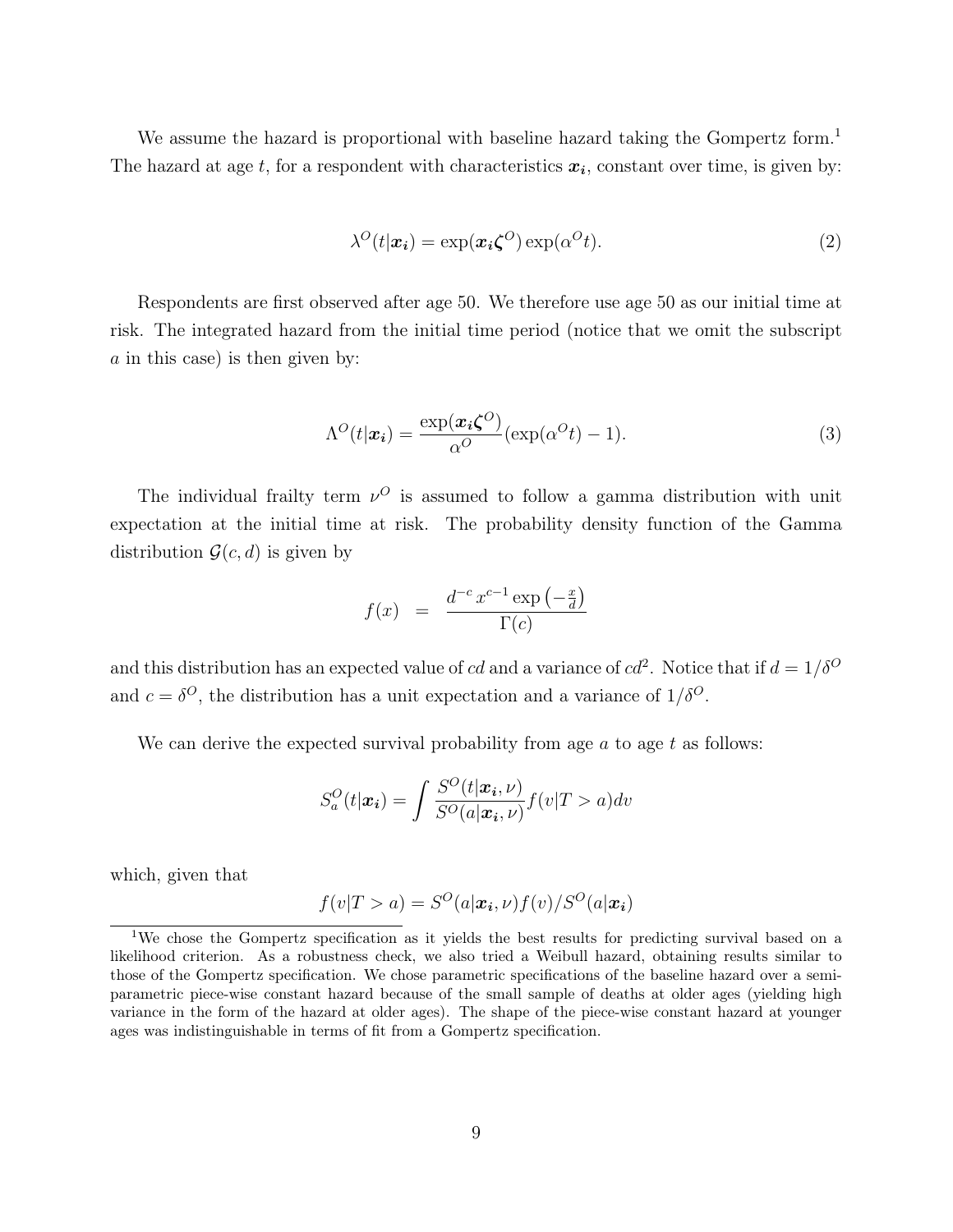yields

$$
S_a^O(t|\boldsymbol{x_i}) = \frac{1}{S^O(a|\boldsymbol{x_i})} \int S^O(t|\boldsymbol{x_i}, \nu) f(\nu) d\nu = \frac{S^O(t|\boldsymbol{x_i})}{S^O(a|\boldsymbol{x_i})}.
$$

We can use known results for the integration of the hazard over the gamma distribution to obtain a closed-form solution (see for instance Cameron and Trivedi, 2005, pp. 615-616),

$$
S_a^O(t|\boldsymbol{x_i}) = \left(\frac{\delta^O + \Lambda^O(a|\boldsymbol{x_i})}{\delta^O + \Lambda^O(t|\boldsymbol{x_i})}\right)^{\delta^O}.
$$
\n(4)

Each respondent is observed last at a given age, either the age at death or the age at the last interview for respondents still alive. We denote this age by  $t_i^O$ . We observe respondent i entering the survey at age  $a_i$ . Additionally, as some respondents are still alive at time  $t_i^O$ , we account for right censoring. The likelihood contribution of an individual  $i$  is given by:

$$
L^{O}(\zeta^{O}, \alpha^{O}, \delta^{O}|\boldsymbol{x_i}, a_i, t_i^{O}) = \lambda^{O}(t_i^{O}|\boldsymbol{x_i})^{d_i} S_a^{O}(t_i^{O}|\boldsymbol{x_i})
$$
\n<sup>(5)</sup>

where  $d_i$  is a dummy variable taking the value 1 if the respondent is deceased at time  $t_i^O$ .

#### 3.2 Subjective Hazard

We use the superscript  $S$  to denote the subjective components of the model. We use the same parametric specification so as to compare objective and subjective parameters directly. Should the agents correctly perceive their mortality risk, their subjective and objective hazards would be identical. Using a similar notation for subjective probability of survival, we define:

$$
S_a^S(t|\boldsymbol{x_i}, \nu_i^S) = \exp\left(-\nu_i^S \int_a^t \lambda^S(\tau|\boldsymbol{x_i})d\tau\right) = \exp(-\nu_i^S \Lambda_a^S(t|\boldsymbol{x_i})).
$$
\n(6)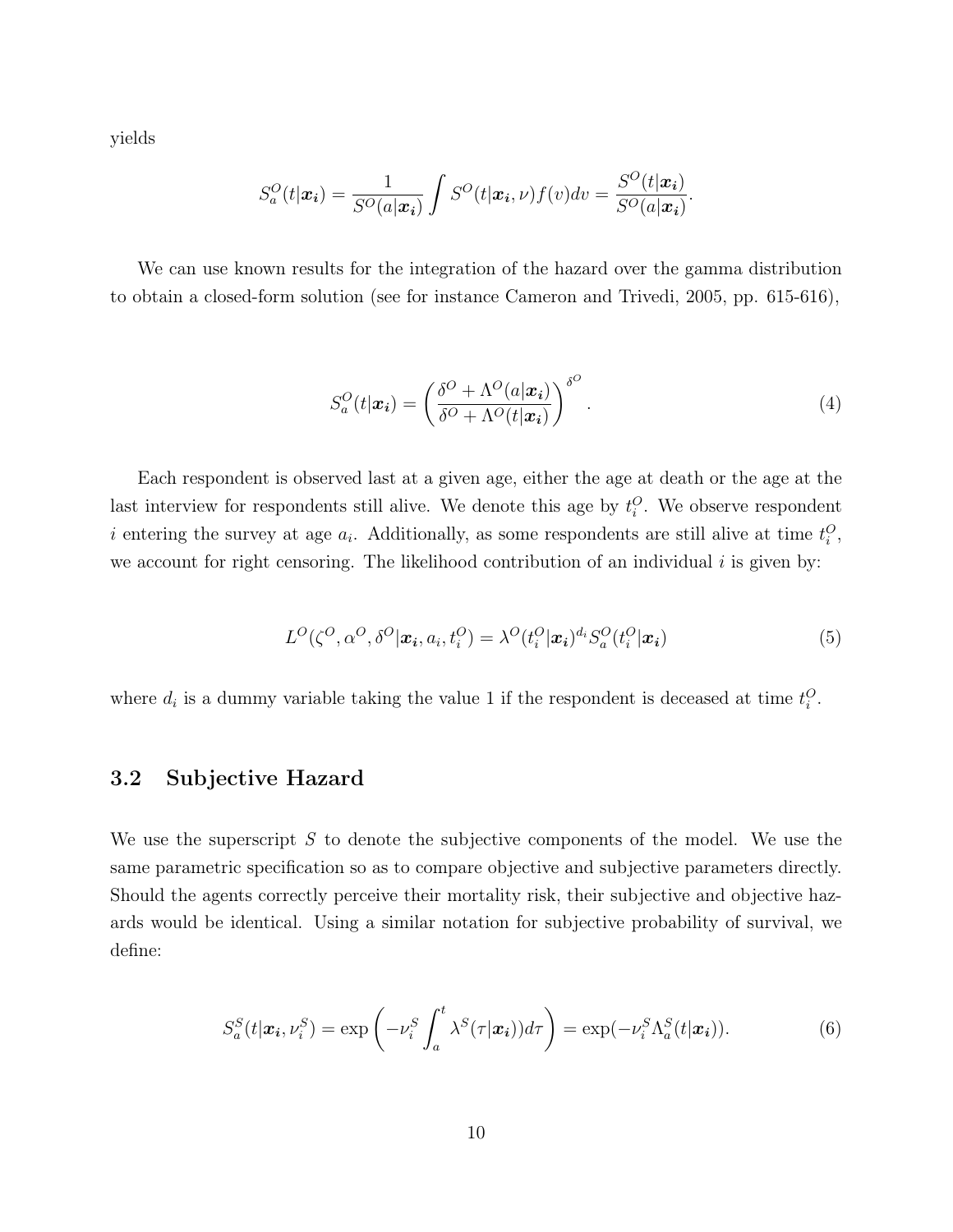To interpret directly differences between objective and survival hazards we reparametrize using:

$$
\alpha^{S} = \alpha^{O} + \psi_{\alpha}
$$

$$
\zeta^{S} = \zeta^{O} + \psi_{\zeta}
$$

$$
\delta^{S} = \delta^{O} + \psi_{\delta}.
$$

Hence, under the null hypothesis of correctly perceived mortality risk,  $\psi_{\zeta}$ ,  $\psi_{\alpha}$ , and  $\psi_{\delta}$  are equal to 0.

Conditional on  $x_i$ , the survival probabilities follow a gamma distribution. Given that we need the distribution of survival probabilities to age  $t$  given survival to  $a$  in order to model rounding, denote the conditional distribution of subjective survival rates  $F_s(s^S | T > a, \mathbf{x_i})$ . To obtain an expression for this distribution, we can use  $F_{\nu s}(v|T > a, x_i)$ , the distribution of  $\nu^S$  conditional on surviving to time a:

$$
F_s(s^S|T>a, \boldsymbol{x_i}) = 1 - F_{\nu s}\left(-\frac{\ln s^S}{\Lambda_a^S(t|\boldsymbol{x_i})}\middle| T>a, \boldsymbol{x_i}\right).
$$

This is due to the fact that for two random variables  $(Y, X)$ , if  $Y = g(X)$ , then  $F(y) = F_X(g^{-1}(y)).$ 

Let  $d = \delta^{-1}$  such that  $\nu^{S}$  at  $a = 0$  is distributed gamma  $\mathcal{G}(\delta, d)$ . Given the value of d,  $\nu^S$  has unit expectation. The distribution of  $\nu^S$  conditional on being alive at age a is:

$$
F_{\nu s}(\nu|T > a, \boldsymbol{x_i}) = \frac{1}{S^S(a|\boldsymbol{x_i})} \int_0^{\nu} S^S(a|\boldsymbol{x_i}, u) f(u) du
$$
  
= 
$$
\frac{1}{S^S(a|\boldsymbol{x_i})} \int_0^{\nu} \exp(-u\Lambda^S(a|\boldsymbol{x_i})) \frac{d^{-\delta} u^{\delta-1} \exp(-\frac{u}{d})}{\Gamma(\delta)} du
$$
  
= 
$$
\frac{d^{-\delta}}{S^S(a|\boldsymbol{x_i})} \int_0^{\nu} u^{\delta-1} \frac{\exp(-u(\Lambda^S(a|\boldsymbol{x_i}) + \delta))}{\Gamma(\delta)} du.
$$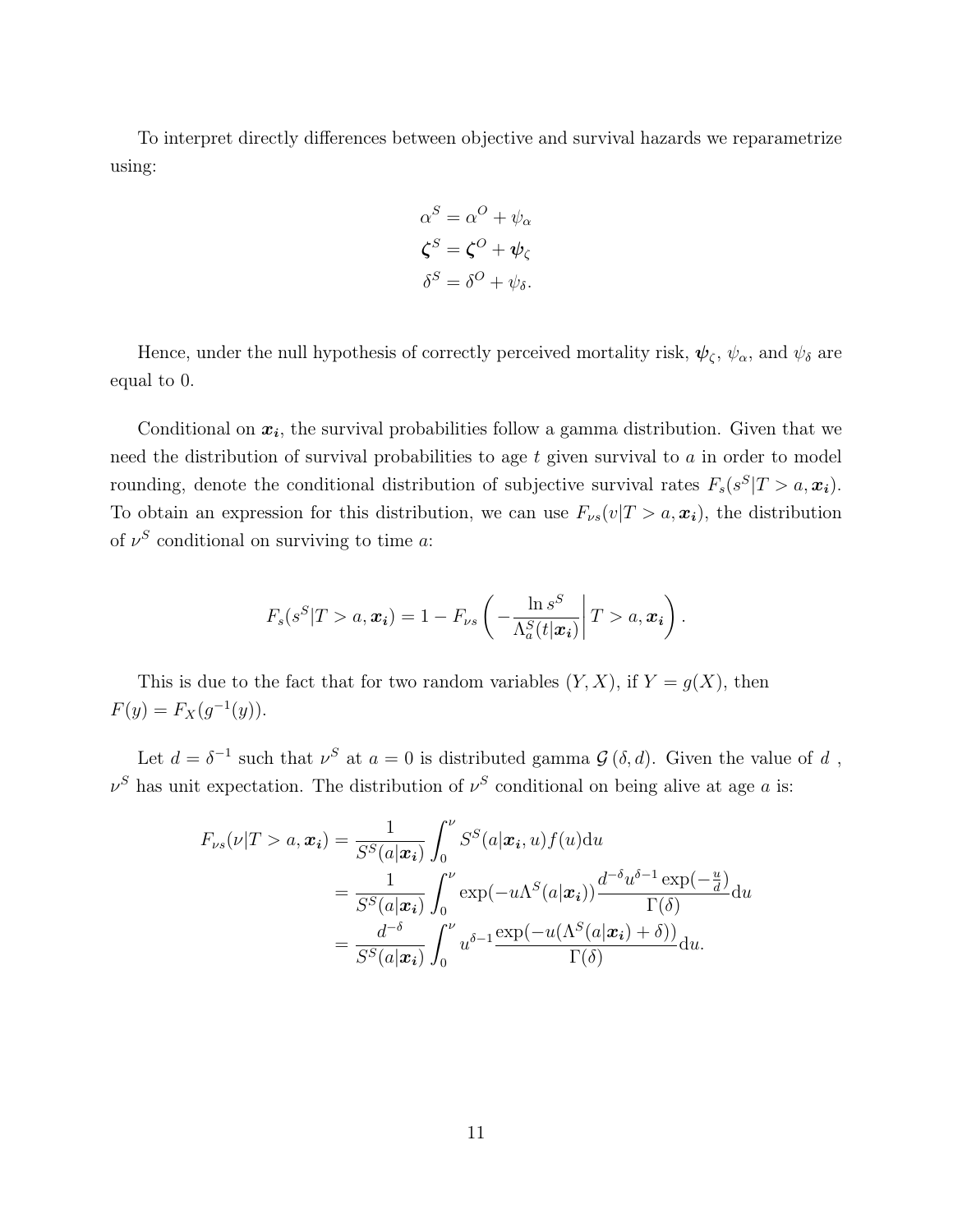For the sake of exposition, let  $k = 1/(\Lambda^S(a|\boldsymbol{x_i}) + \delta)$ , and remember that  $S^S(a|\boldsymbol{x_i}) = (d/k)^{-\delta}$ 

$$
F_{\nu s}(\nu|T > a, \mathbf{x_i}) = \frac{d^{-\delta}}{S^S(a|\mathbf{x_i})} \int_0^{\nu} u^{\delta-1} \frac{\exp(-\frac{u}{k})}{\Gamma(\delta)} du
$$
  
= 
$$
\frac{1}{S^S(a|\mathbf{x_i})} \frac{d^{-\delta}}{k^{-\delta}} \int_0^{\nu} k^{-\delta} u^{\delta-1} \frac{\exp(-\frac{u}{k})}{\Gamma(\delta)} du
$$
  
= 
$$
\int_0^{\nu} k^{-\delta} u^{\delta-1} \frac{\exp(-\frac{u}{k})}{\Gamma(\delta)} du.
$$

Then it follows directly that  $F_{\nu s}(v|T > a, x_i)$  is distributed gamma  $\mathcal{G}(\delta, k)$ . This makes explicit that the mean and variance of the frailty term decreases as age increases, as the integrated hazard is expected to increase with age, leading to a decrease in  $k$ .

#### 3.3 Self-reports and Rounding

We assume that the self-reported survival probability  $p_{iat}$  is a rounded report of  $s_a^S(t|\mathbf{x_i},\nu_i^S)$ . We use a latent-variable reporting model following Heijtan and Rubin (1990,1991) and Kleinjans and van Soest (2013). We do not know the rounding rule used by the respondents. The problem of unknown rounding is comparable to a problem of unknown mixture of distributions. Suppose that we observe a respondent answering 25% to a probability question. The answer could be the result of rounding of a subjective probability in the [12.5, 37.5) range, rounding at the nearest multiple of 25. It could also come from the [22.5, 27.5) range if a respondent rounded to the nearest multiple of 5, or even from the [24.5,25.5) range should a respondent give a very precise answer. Based on distributional assumptions, we can estimate a model predicting the probability that respondents will use various rules in rounding and use that for maximum likelihood inference.<sup>2</sup> We consider the following rules based on what we observe from data:

1. Throw-away 50%-points, where respondents use 50%-points in order to avoid answer $ing;3$ 

<sup>&</sup>lt;sup>2</sup>See Manski and Molinari (2010) for alternative methods used to uncover rounding rules

<sup>&</sup>lt;sup>3</sup>While this rule is not rounding, strictly speaking, we treat this as any answer from the interval [0,100] that is reported at the middle point. In this regard, we depart from Kleinjans and van Soest (2013) who specifically modeled the probability of giving a throw-away answer in a first step, and then modeled rounding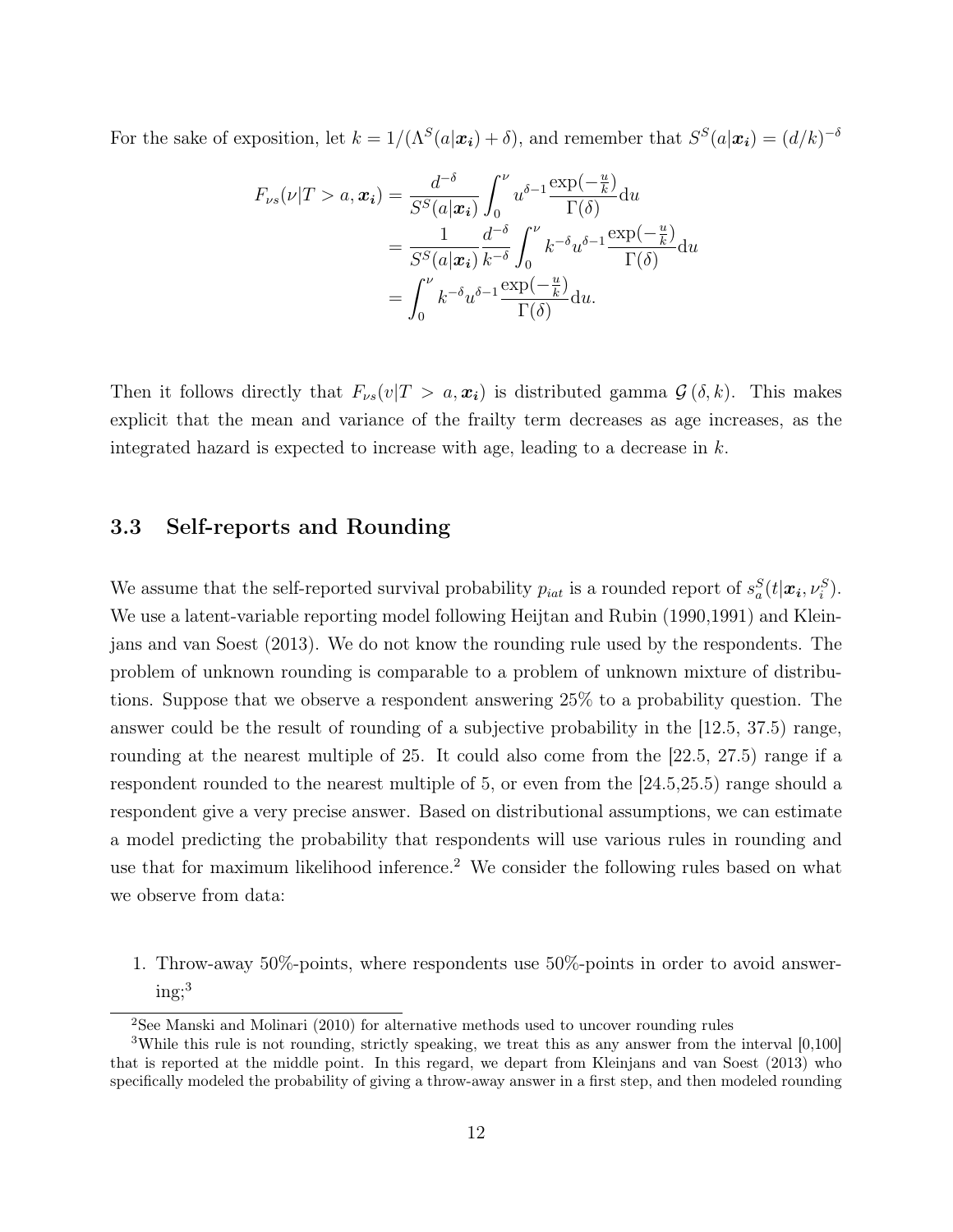- 2. Rounding to a multiple of 50%-points;
- 3. Rounding to a multiple of 25%-points;
- 4. Rounding to a multiple of 10%-points;
- 5. Rounding to a multiple of 5%-points;
- 6. Precise answers rounded at 1%-points.

We treat the rounding rule as an unknown random variable R. We denote the realization of R with r, an integer from 1 to 6 according to the above list. Hence, a higher value means a more precise answer or less rounding. Each rounding rule leads to a set of admissible  $p_{iat}$ . This set of admissible values is denoted by  $\Omega_r$ . Finally, for each rounding rule, a self-reported probability of  $p_{iat}$  can result from rounding of values between  $l_r(p_{iat})$  and  $u_r(p_{iat})$ . In cases where rounding is made with equally spaced intervals, we would have  $l_r(p_{int}) = p_{int} - e_r$  and  $u_r(p_{int}) = p_{int} + e_r$ , with  $e_r$  being one half of the rounding interval.

We are interested in estimating the probability of observing a self-reported answer of  $p_{iat}$ given a subjective survival probability. The rounding process we described can be summarized as follows:

$$
\text{Prob}(p_{iat}|s_a^S(t|\boldsymbol{x_i}, \nu_i^S), z_i) = \sum_{r=1}^6 1(p_{iat} \in \Omega_r) \text{Prob}(R_i = r, |z_i)
$$

$$
\times 1(l_r(p_{iat}) \le s_a^S(t|\boldsymbol{x_i}, \nu_i^S) < u_r(p_{iat})) \tag{7}
$$

where  $z_i$  corresponds to a set of characteristics which affect the likelihood of rounding. In order to estimate the probability of using one of these six rounding rules, we follow an approach similar to the one discussed by Kleinjans and van Soest (2013). We consider that each respondent has a "propensity to provide a precise answer", which is represented by  $r_i^*$ . A higher value for this variable implies that respondents are more likely to use a precise rounding rule. To capture the propensity to round, we use an ordered response model. We assume that:

conditional on giving a meaningful answer. Our approach differs by assuming that throw-away 50s are very imprecise answers, not non-responses.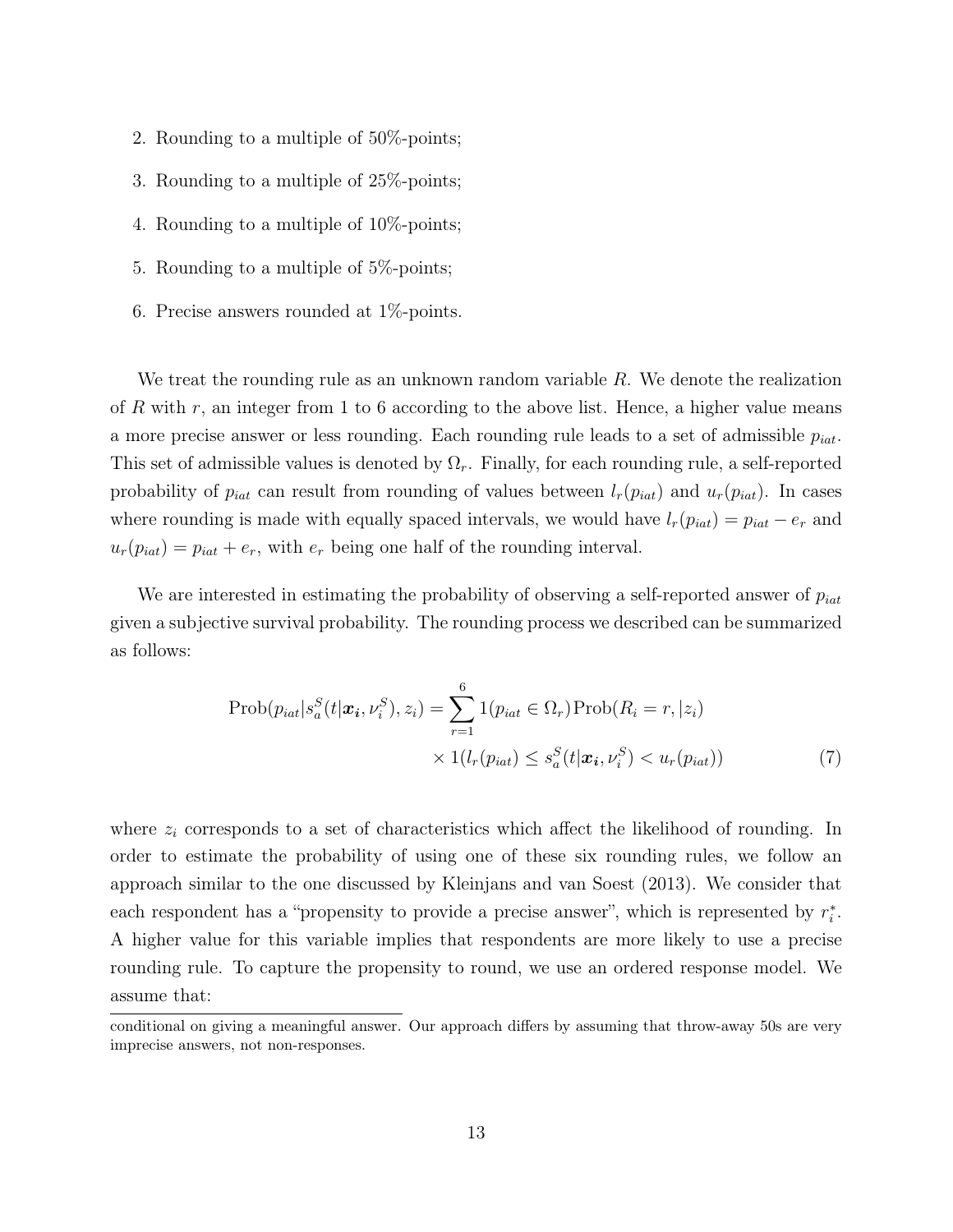$$
r_i^* = z_i \pmb{\gamma} + \varepsilon_i
$$

and that a respondent uses rounding regime r if  $m_{r-1} < r_i^* \le m_r$ , where where  $m_0 = -\infty$ ,  $m_1 = 0$ , and  $m_6 = \infty$ . It follows that  $m_2$  to  $m_5$  are parameters to be estimated. We assume that  $\varepsilon_i$  follows a standard normal distribution. Equation 7 can be rewritten as:

$$
\text{Prob}(p_{iat}|s_a^S(t|\boldsymbol{x}_i,\nu_i^S), z_i) = \sum_{r=1}^6 1(p_{iat} \in \Omega_r) (\Phi(m_r - \boldsymbol{z}_i \boldsymbol{\gamma}) - \Phi(m_{r-1} - \boldsymbol{z}_i \boldsymbol{\gamma})) \times 1(l_r(p_{riat}) \le s_a^S(t|\boldsymbol{x}_i,\nu_i^S) < u_r(p_{iat})).
$$
\n(8)

We include two additional explanatory variables in the reporting mode, leading to two exclusion restrictions. The first one is based on the number of words that a respondent could recall in a memory exercise, in order to capture cognitive skills. The variable used is a period z-score, to correct for the varying number of words asked in total and for possible variation in the difficulty of the list in a given period. The second variable is the proportion of answers that were multiples of 50 in the other probability questions of the HRS.

#### 3.4 Likelihood

We estimate the model by maximum likelihood. We maximize the joint likelihood of observing self-reported subjective probabilities and actual mortality. The likelihood for the subjective reports is

$$
L^{S}(\zeta^{O}, \alpha^{O}, \delta^{O}, \psi_{\zeta}, \psi_{\alpha}, \psi_{\delta}, \gamma | \boldsymbol{x_i}, a_i, z_i) = \Pr(p_{iat} | \boldsymbol{x_i}, z_i)
$$

where this probability is given by

$$
\text{Prob}(p_{iat}|\boldsymbol{x_i}, z_i) = \sum_{r=1}^{6} 1(p_{iat} \in \Omega_r) (\Phi(m_r - \boldsymbol{z_i \gamma}) - \Phi(m_{r-1} - \boldsymbol{z_i \gamma}))
$$

$$
\times (F_s(u_r(p_{iat})|\boldsymbol{x_i}, T > a) - F_s(l_r(p_{iat})|\boldsymbol{x_i}, T > a)).
$$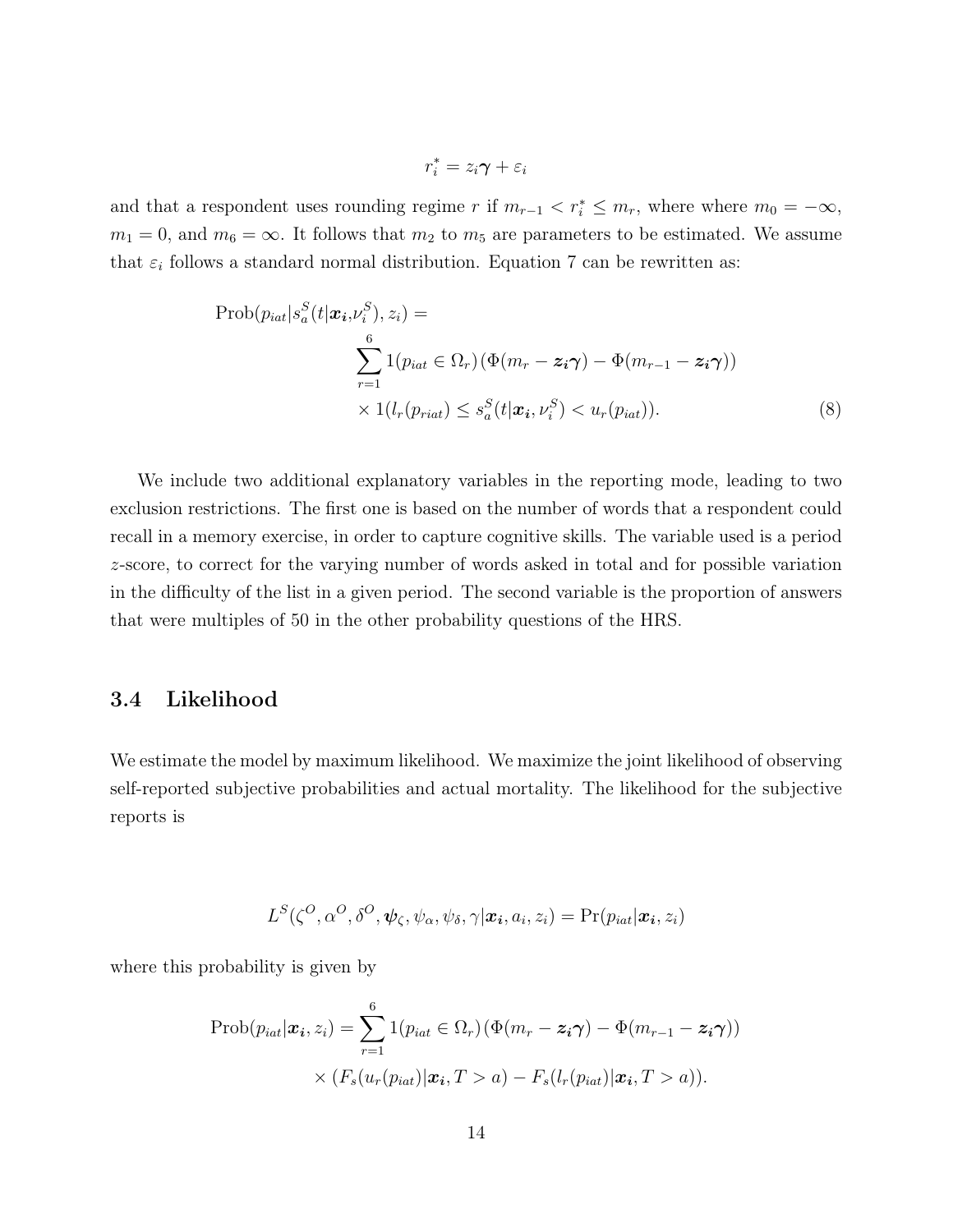The complete likelihood is given by:

$$
\ln L = \ln L^O + \ln L^S. \tag{9}
$$

Given that we estimate both objective and subjective hazards jointly, we can test whether parameters differ.

#### 3.5 Subjective Frailty and Individual Curves

Using parameter estimates, we generate individual subjective survival curves for each respondent. Conditional on  $\nu_i^S$  we can reconstruct survival curves. We can use self-reports to obtain a distribution of  $\nu_i^S$  for a given  $p_{iat}$ . We impute for each respondent the expected value  $\nu_i^S$ , conditional on the answer to the self-reported survival probability. The expression for this expectation is given by

$$
E(\nu_i^S|p_{iat}, \boldsymbol{x_i}, z_i) = \frac{\int_0^\infty u \text{Prob}(p_{iat}|u, \boldsymbol{x_i}, z_i) f_{\nu s}(u|\boldsymbol{x_i}, T > a) \, du}{\text{Prob}(p_{iat}|\boldsymbol{x_i}, z_i)}.
$$
(10)

Hence, the resulting survival curves account for both differences in observable and unobservable determinants of subjective mortality risk.

# 4 Estimation Results

#### 4.1 Objective Survival Curves

We report estimates of objective hazard parameters in the first column of Table 1. A positive parameter implies higher mortality risk and thus lower survival probability. Mortality risk covaries in expected ways with demographic characteristics. Cohort-effect estimates suggest that mortality risk is higher for younger cohorts. This would suggest a decrease in longevity in years to come. An alternative explanation is that this is due to selection in HRS. The HRS samples from the non-institutionalized population and the entry cohort in AHEAD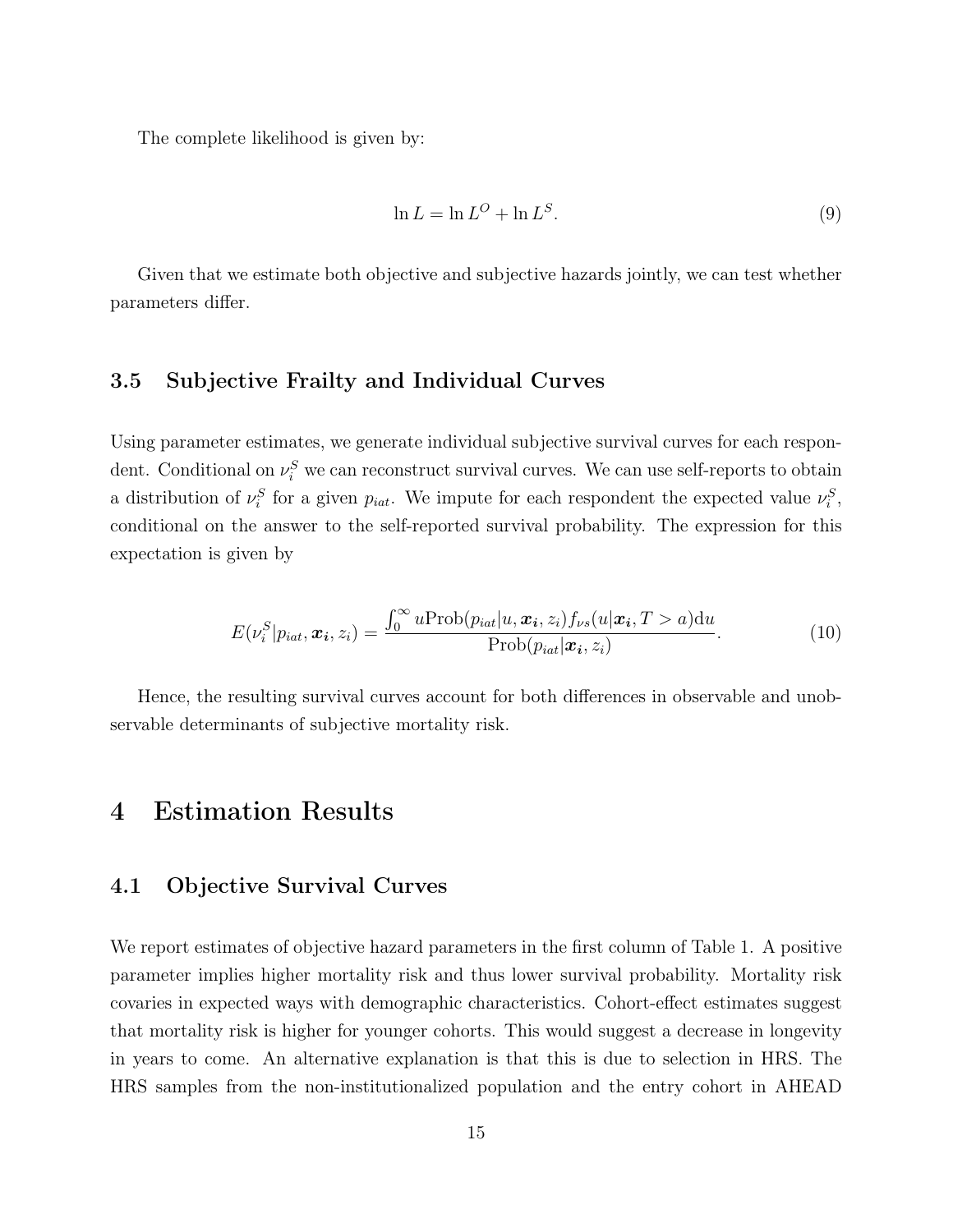$(70+$  at entry) could well be healthier than younger cohorts who reach age 70 whether they are institutionalized or not.

In Figure 3, we present for men and women separately the distribution individual curves based on objective risk for the respondents born in 1945 or later and aged 50 to 53 at baseline –the youngest respondents of our sample. We report 10th, 50th (median) and 90th percentile of the curves. We also report the period life-table survival curve for the year the median respondent answered the survey (i.e., 1998). We use sample weights.



Objective and life−table survival curves

Figure 3: Comparison of the objective and of the life-table-based survival curves. Percentiles in this figure were determined using HRS weights.

The median life-table and objective curves are close for men but differ for women. The median survival curve for women lies below the life-table survival curve. Hence, the HRS features higher mortality for women than the life-table. Hurd and McGarry (2002) report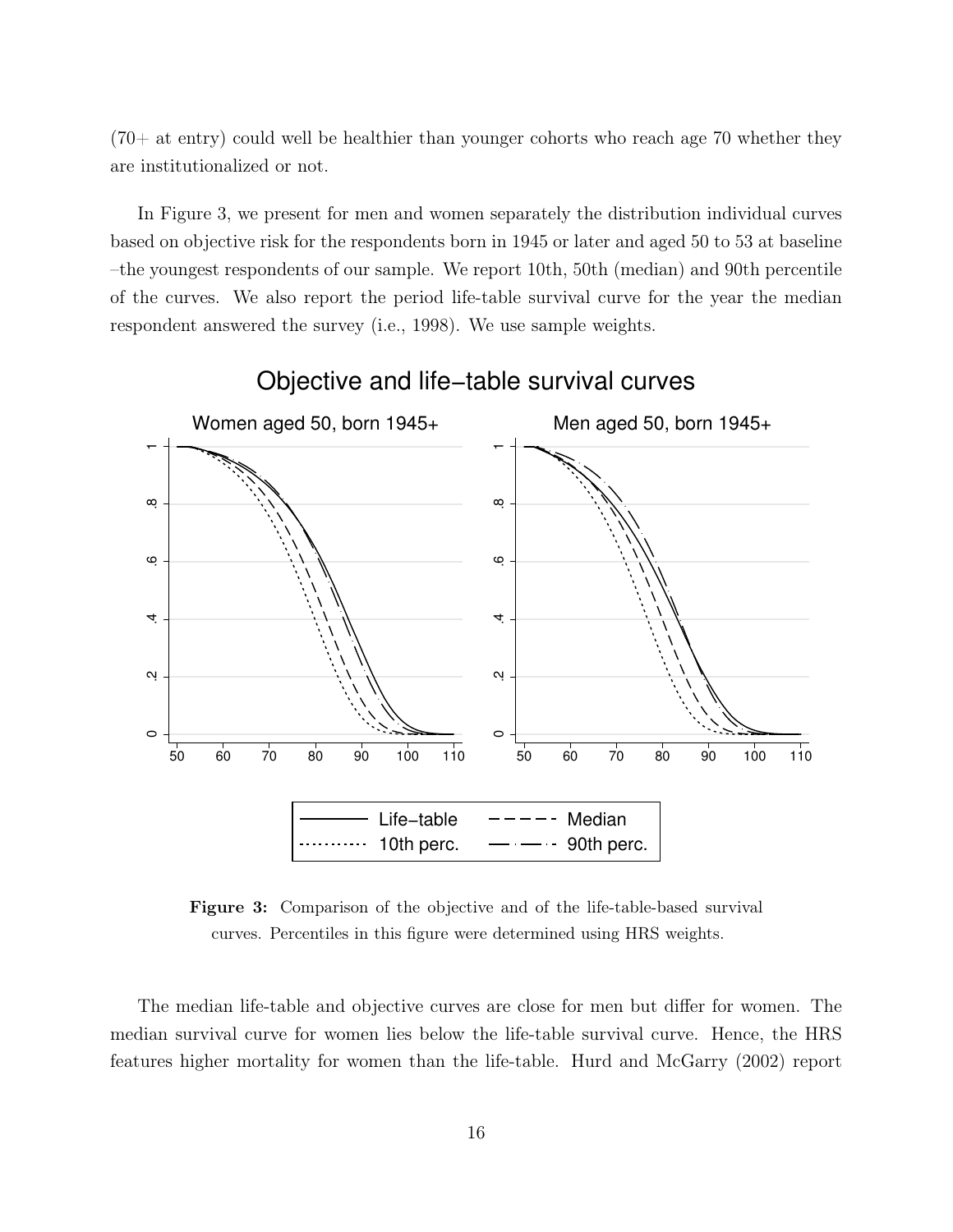|                                                    | Objective model <sup><math>a</math></sup><br>$(\zeta^{\mathbf{O}}, \alpha^{\mathbf{O}}, \text{ and } \delta^{\mathbf{O}})$ | Subjective model <sup>b</sup><br>$(\psi, \psi_{\alpha}, \text{ and } \psi_{\delta})$ | Reporting model<br>$(\gamma \text{ and } m_r)$ |
|----------------------------------------------------|----------------------------------------------------------------------------------------------------------------------------|--------------------------------------------------------------------------------------|------------------------------------------------|
|                                                    |                                                                                                                            |                                                                                      |                                                |
| Male                                               | 0.272                                                                                                                      | $-0.151$                                                                             | 0.012                                          |
|                                                    | (0.029)                                                                                                                    | (0.031)                                                                              | (0.010)                                        |
| Black                                              | 0.216                                                                                                                      | $-0.220$                                                                             | $-0.101$                                       |
|                                                    | (0.040)                                                                                                                    | (0.042)                                                                              | (0.015)                                        |
| Hispanic                                           | $-0.092$                                                                                                                   | $0.403\,$                                                                            | $0.004\,$                                      |
|                                                    | (0.058)                                                                                                                    | (0.062)                                                                              | (0.020)                                        |
| <b>High School</b>                                 | $-0.210$                                                                                                                   | $-0.103$                                                                             | $-0.008$                                       |
|                                                    | (0.033)                                                                                                                    | (0.036)                                                                              | (0.013)                                        |
| College                                            | $-0.379$                                                                                                                   | $-0.220$                                                                             | 0.188                                          |
|                                                    | (0.035)                                                                                                                    | (0.037)                                                                              | (0.013)                                        |
| Ever Smoked                                        | 0.427                                                                                                                      | $-0.245$                                                                             | 0.013                                          |
|                                                    | (0.034)                                                                                                                    | (0.035)                                                                              | (0.011)                                        |
| Cohort 1900-1915                                   | $-0.537$                                                                                                                   | 0.791                                                                                | $0.274\,$                                      |
|                                                    | (0.071)                                                                                                                    | (0.125)                                                                              | (0.026)                                        |
| Cohort 1915-1930                                   | $-0.440$                                                                                                                   | $\,0.253\,$                                                                          | 0.199                                          |
|                                                    | (0.056)                                                                                                                    | (0.063)                                                                              | (0.013)                                        |
| Cohort 1930-1945                                   | 0.146                                                                                                                      | $-0.195$                                                                             | $-0.000$                                       |
|                                                    | (0.098)                                                                                                                    | (0.099)                                                                              | (0.017)                                        |
| $\alpha$                                           | 0.109                                                                                                                      | $0.006\,$                                                                            |                                                |
|                                                    | (0.004)                                                                                                                    | (0.004)                                                                              |                                                |
| $\delta^{-1}$                                      | $0.016\,$                                                                                                                  | 1.080                                                                                |                                                |
|                                                    | (0.042)                                                                                                                    | (0.043)                                                                              |                                                |
| Immediate word recall (z-score)                    |                                                                                                                            |                                                                                      | 0.018                                          |
|                                                    |                                                                                                                            |                                                                                      | (0.007)                                        |
| Prop. of $0/50/100$ in other quest.                |                                                                                                                            |                                                                                      | $-1.288$                                       |
|                                                    |                                                                                                                            |                                                                                      | (0.021)                                        |
| Constant $(\zeta_0, \psi_0, \text{ or } \gamma_0)$ | $-5.984$                                                                                                                   | 0.851                                                                                | 4.560                                          |
|                                                    | (0.077)                                                                                                                    | (0.081)                                                                              | (0.245)                                        |
|                                                    |                                                                                                                            |                                                                                      |                                                |
| m <sub>2</sub>                                     |                                                                                                                            |                                                                                      | 3.629                                          |
| m <sub>3</sub>                                     |                                                                                                                            |                                                                                      | 4.063                                          |
| m <sub>4</sub>                                     |                                                                                                                            |                                                                                      | $5.290\,$                                      |
| $m_5$                                              |                                                                                                                            |                                                                                      | 6.322                                          |
|                                                    |                                                                                                                            |                                                                                      |                                                |
| $\mathbf N$                                        | 18,791                                                                                                                     | 80,298                                                                               |                                                |
| $Log-likelihood$                                   |                                                                                                                            | $-219,686.042$                                                                       |                                                |

Table 1: Estimation results

Standard errors in parentheses

 $\emph{^a}$  Survival model estimated using age 50 as initial time period.

 $<sup>b</sup>$  Subj. parameters expressed in terms of differences as in equations 5.7 to 5.9.</sup>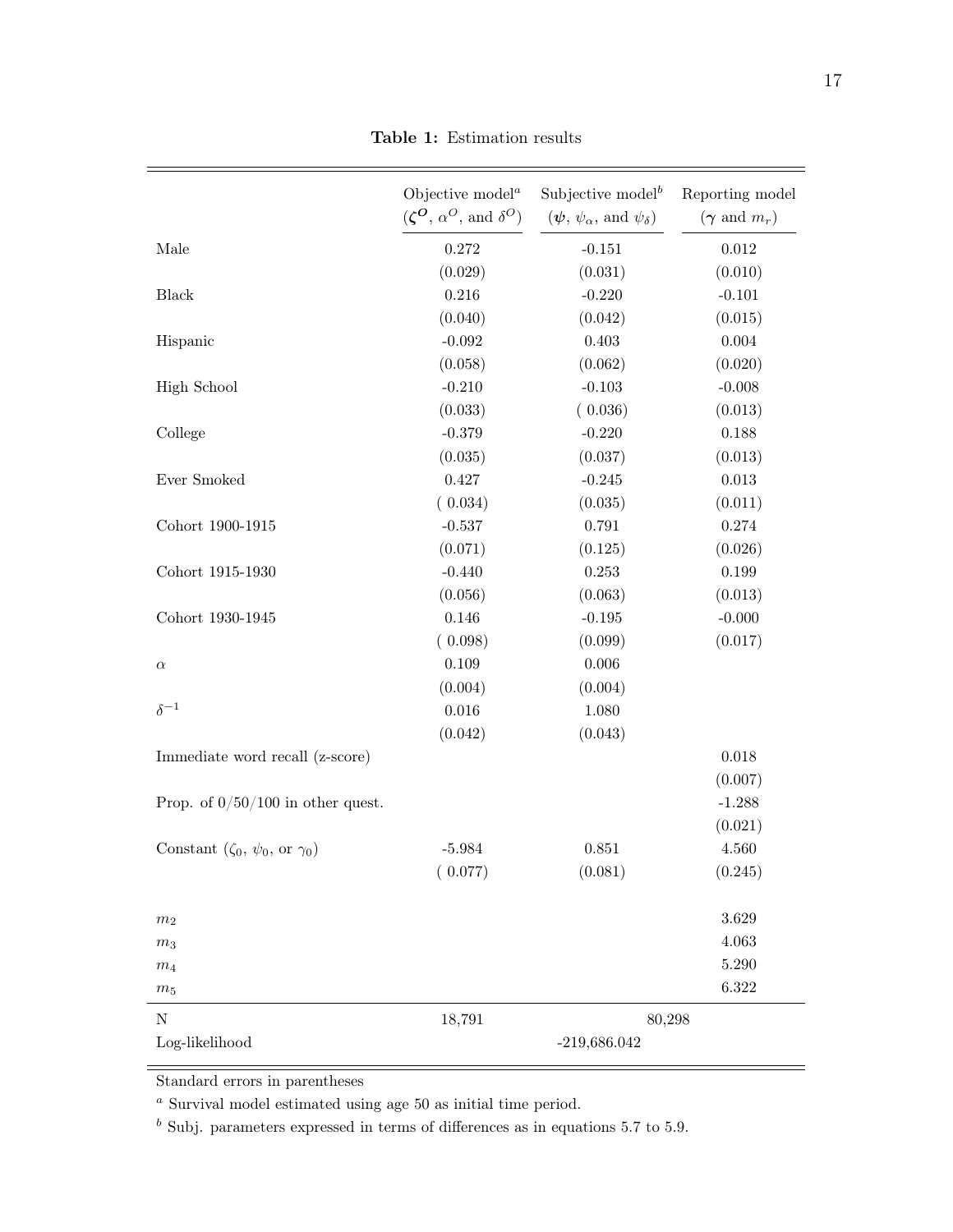a similar finding over earlier waves.<sup>4</sup> This finding highlights one of the main advantages of the approach we propose: even with a nationally representative sample like the HRS, the life-tables may not be a valid measure of within-sample survival probabilities. Deviation from the life-tables in subjective expectations may not be due to erroneous predictions of respondents.

#### 4.2 Subjective Survival and Reporting

The second column of Table 1 contains estimated parameters for the subjective hazard  $\psi_{\zeta}$ ,  $\psi_{\alpha}$ , and  $\psi_{\delta}$ , capturing differences between the objective and subjective parameters.

We find that men, black and more educated (either with a high school or college degree), younger-cohort, and smoking respondents have higher subjective survival than objective survival. Hence, they are more optimistic than other groups. Hispanic respondents appear to have lower subjective survival rates. Hence, they are more pessimistic. The negative signs of the estimates of both education dummies also show that respondents overestimate the benefits of education for survival.

Differences between  $\alpha^O$  and  $\alpha^S$  are small and statistically insignificant (p-value = 0.154) which suggest that respondents do well at predicting the rate of decline in their survival probabilities. The difference in baseline risk (intercept) is larger than zero. Hence, respondents are more pessimistic at younger ages about their survival regardless of differences in characteristics.

The variance of the frailty term is much larger for subjective frailty than it was for objective frailty, implying higher perceived variation among respondents regarding mortality than we found with actual data. This is consistent with Hamermesh (1985).

A Wald test of joint significance rejects strongly the null hypothesis that all differences in parameters across hazards are zero. Hence, evidence suggest that there is little support for using objective risk in models of behaviour because respondents make decisions based on subjective survival curves which deviate substantially from objective curves.

<sup>4</sup>We also performed sensitivity analysis using alternative specifications and estimating the model separately by gender, but mortality among women remained higher than predicted. Results obtained with these alternative specifications were hardly different from the ones presented here.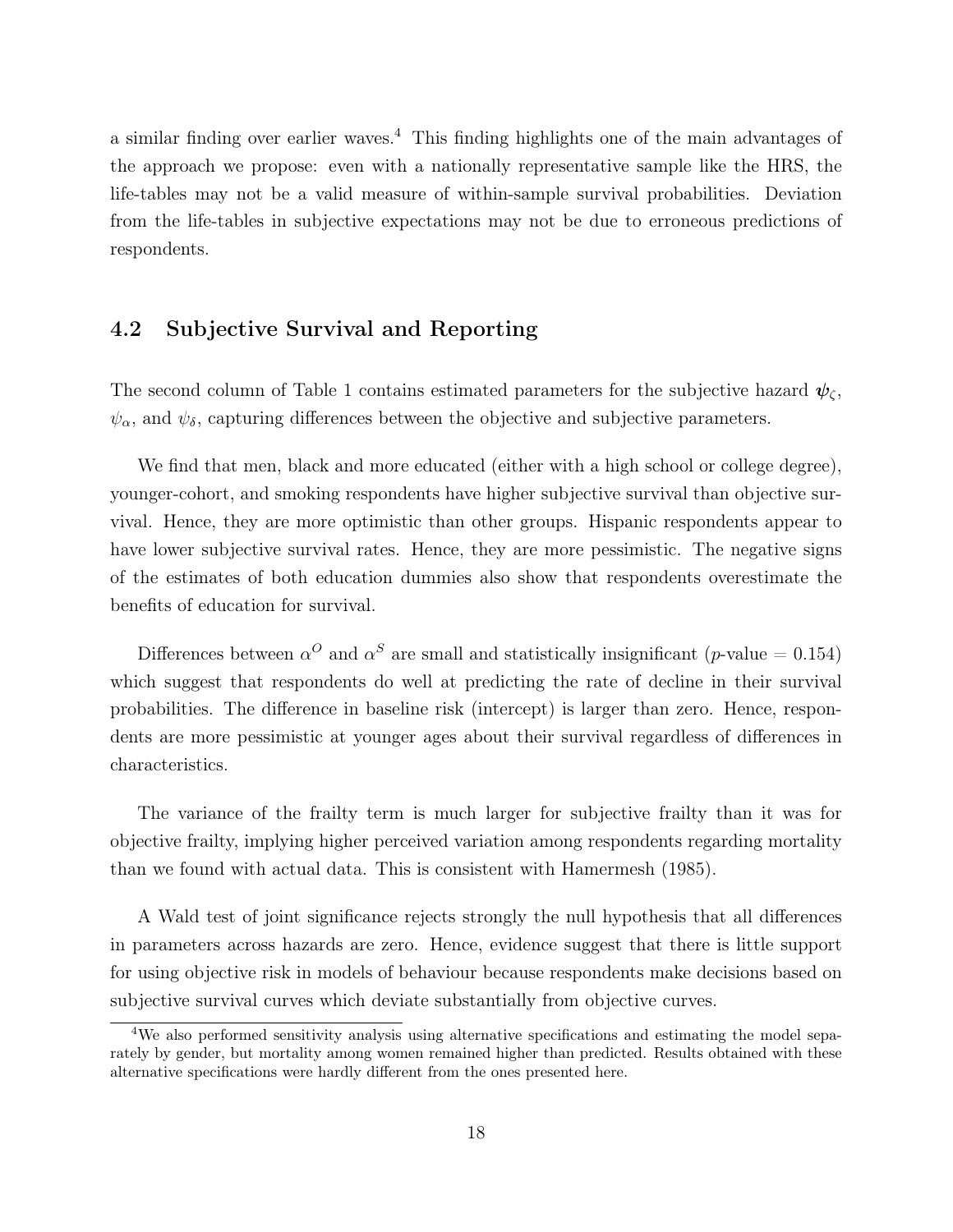In the last column of Table 1, we present results for the rounding model. We find that being male, Hispanic, having a high school diploma, and ever smoking are very weakly related to rounding behavior. College education and cognitive skills increase the likelihood of more percise answers. We also find that a higher proportion of focal answers in other HRS questions leads to a higher probability of coarse rounding in the self-reported survival probability, reinforcing the idea that some respondents are simply less prone to give "precise" answers. We find little support for the idea that 50%-point answers are used to avoid answering questions. In our model, the predicted probability of such behavior is practically zero for all respondents. On average, we predict that 33.7% of the respondents round to the nearest multiple of 50, while 15.8% round to a multiple of 25, 37.8% to a multiple of 10, 11.0% to a multiple of 5, and 1.7% report very precise answers.

We assess whether rounding is important by re-estimating a model where we fixed the propensity to report precise answers to one. This implies that we assume that respondents report their subjective probabilities with a  $1\%$ -point precision. The variance of the subjective frailty term in that model is about twice as large when we do not take rounding into account, increasing to a value of 2.63 with a standard error of 0.04. The variation in frailty needed to accommodate the large fraction of respondents who used 0% and 100% is quite substantial when there is no rounding. Other parameters adjust in terms of magnitude.

In Figure 4, we present the distribution of subjective curves. We also plot the median objective survival curve. For each respondent, we compute the expected subjective frailty term as described in Equation 10 and use those to trace survival curves.

We observe that the median objective and subjective curves are quite close. This would imply that women are conscious of the higher-than-predicted mortality risk. We also see evidence that both men and women are slightly optimistic. There is substantial heterogeneity in subjective curves, more so than in objective curves.

#### 4.3 Subjective Remaining Life Expectancy

We can use subjective survival curves to compute subjective remaining life expectancy. In Figure 5, we report remaining subjective life expectancy at age 50. Estimates of average remaining objective life expectancy risk are 26.5 years for men and 29.2 years for women.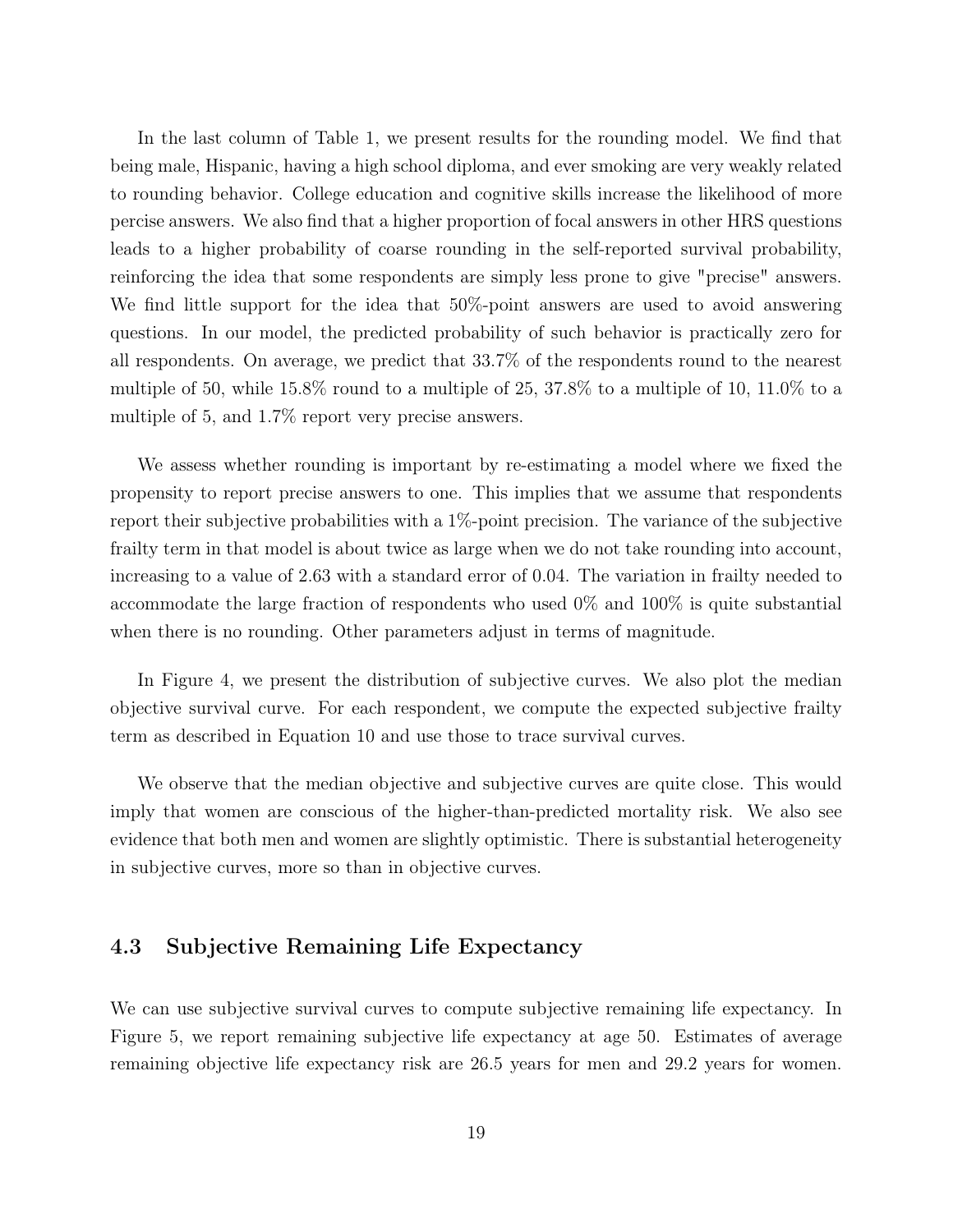

### Figure 4: Subjective survival curves conditional on the respondents' selfreported probabilities (expected subjective frailty used).

# Subjective survival curves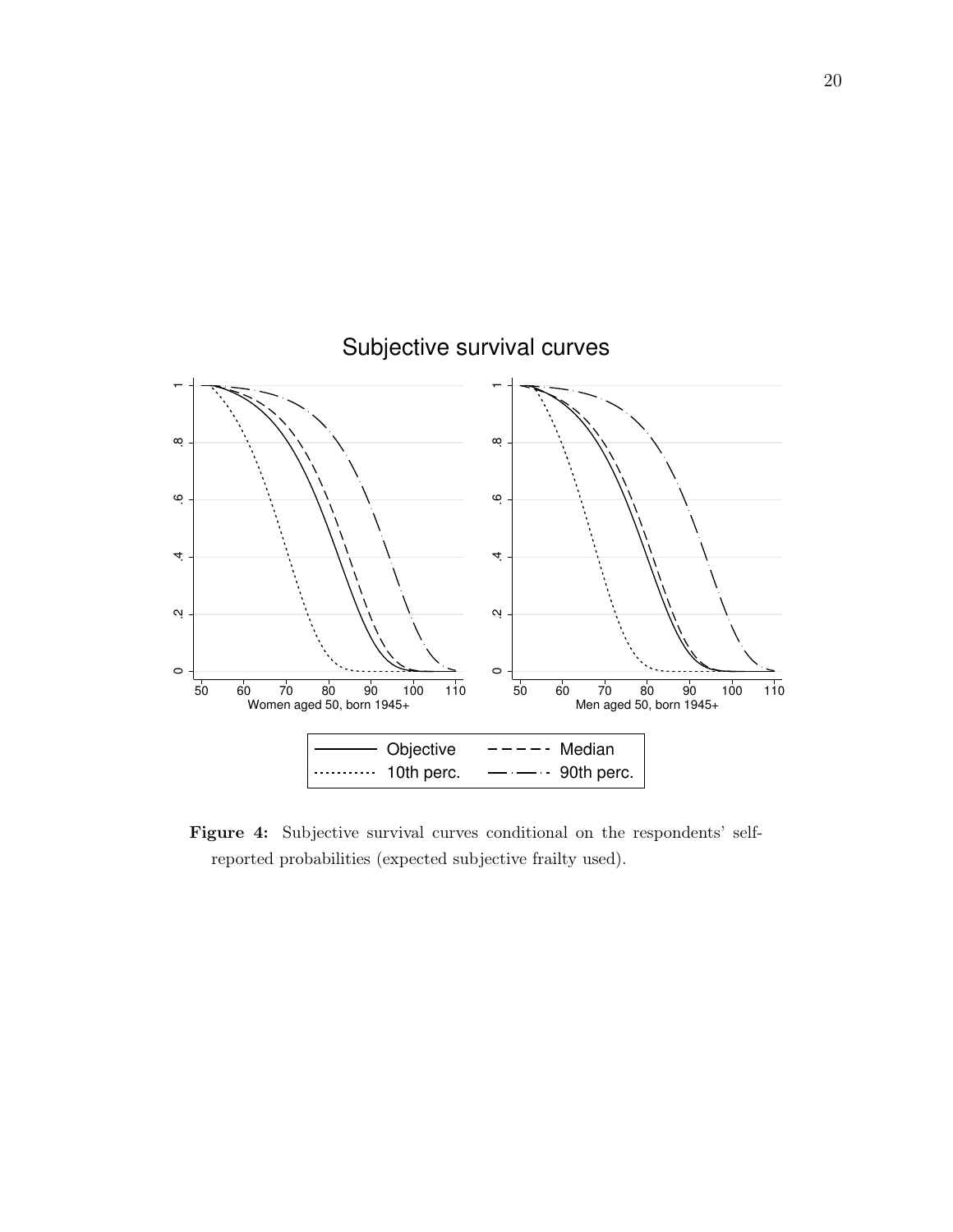The average subjective remaining life expectancy is 28.0 years for men and 30.0 years for women.



Subjective life−expectancy, respondents aged 50−53

Figure 5: Distribution of the conditional life-expectancy (in remaining years) for the respondents aged 50-53, all cohorts combined.

We also report the distribution of remaining life expectancy by age, gender and cohort in Figure 6 along with median objective survival prediction at each age. These profiles are smoothed in order to focus on variation induced by the model rather than sampling variation.

Median subjective and median objective predictions are very similar for all groups. As expected from Figure 4, median respondents have subjective expectations that are quite close to the objective ones. There is considerable dispersion in the subjective estimates.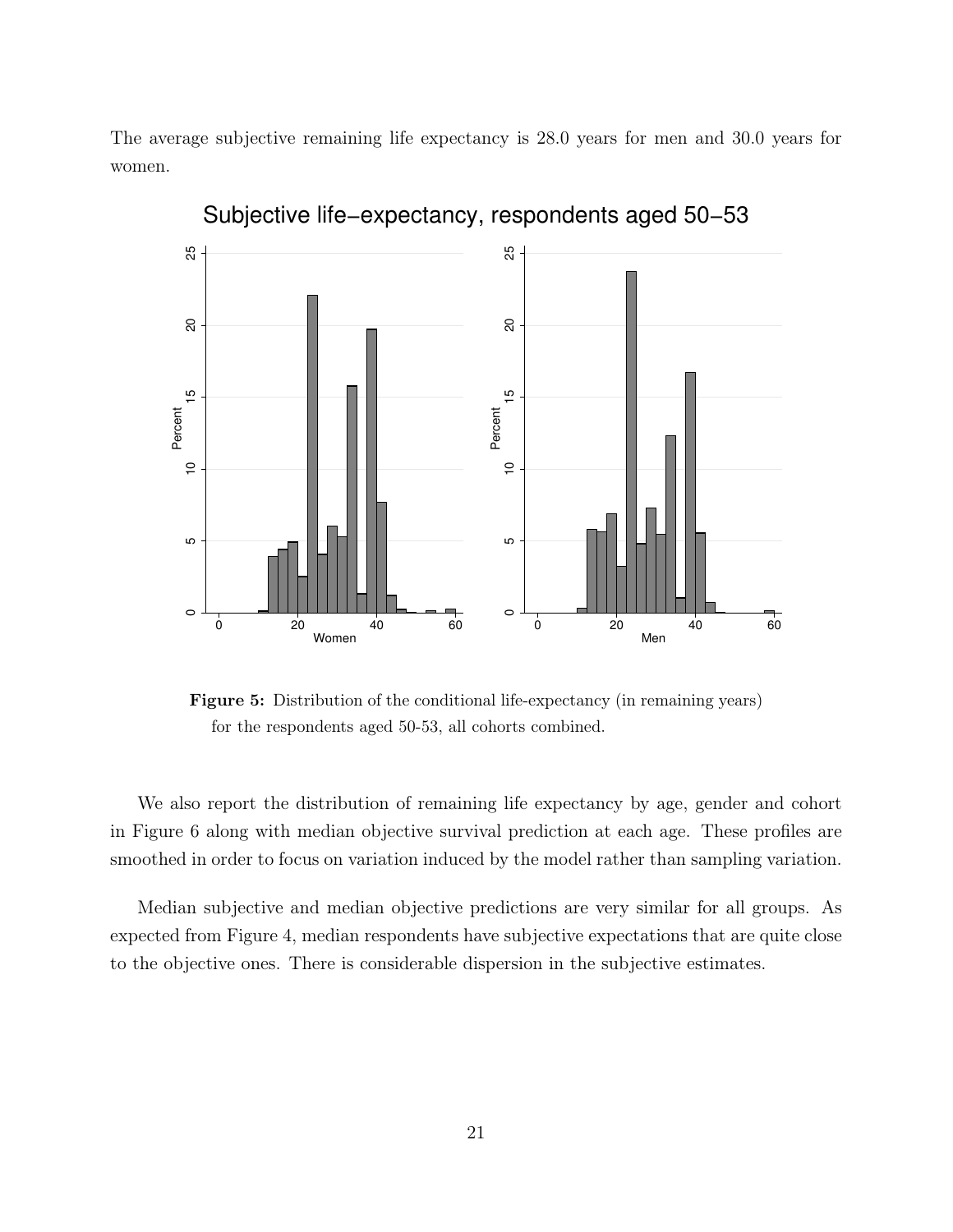

Conditional life−expectancy (predicted remaining years)

Smoothed trends with LOWESS

Figure 6: Objective and subjective life-expectancy (in remaining years) at various ages, by gender and cohort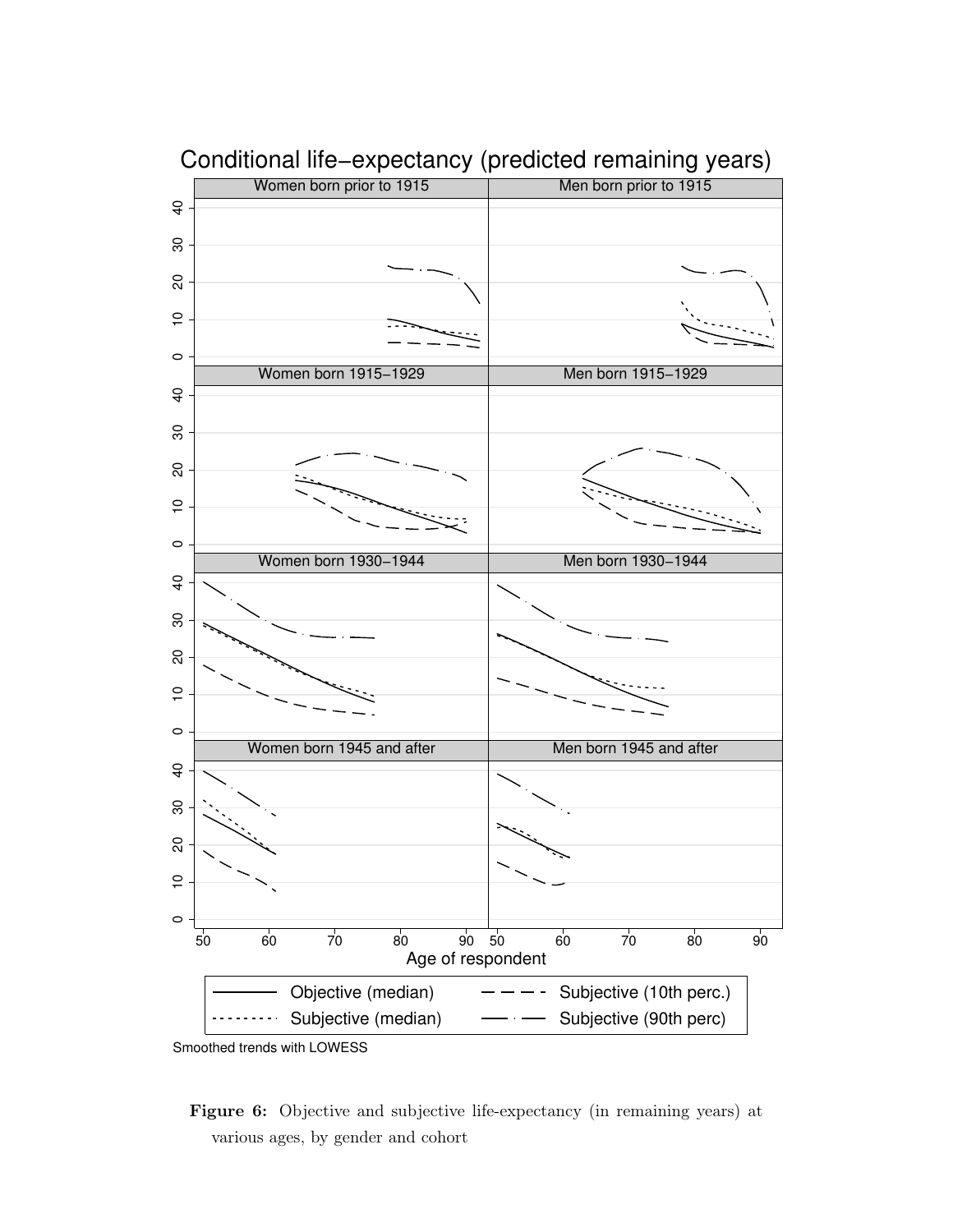# 5 Comparisons of Remaining Life Expectancy

### 5.1 Smoking

The accuracy of the expectations of smokers was previously studied by Khwaja et al. (2007) who found, using the HRS and relying on a similar comparison between subjective and objective probability of survival, that smokers tend to be optimistic concerning their own survival probabilities. Here we can compare entire survival curves for both smokers and nonsmokers. In Figure 7, we present subjective survival curves of smokers and non-smokers for respondents aged 50 to 53 from the 1945 cohort. We also report the objective survival curve of the median respondent.



Figure 7: Subjective survival curves conditional on the respondents' selfreported probabilities (expected subjective frailty used) presented separately for smokers and non-smokers.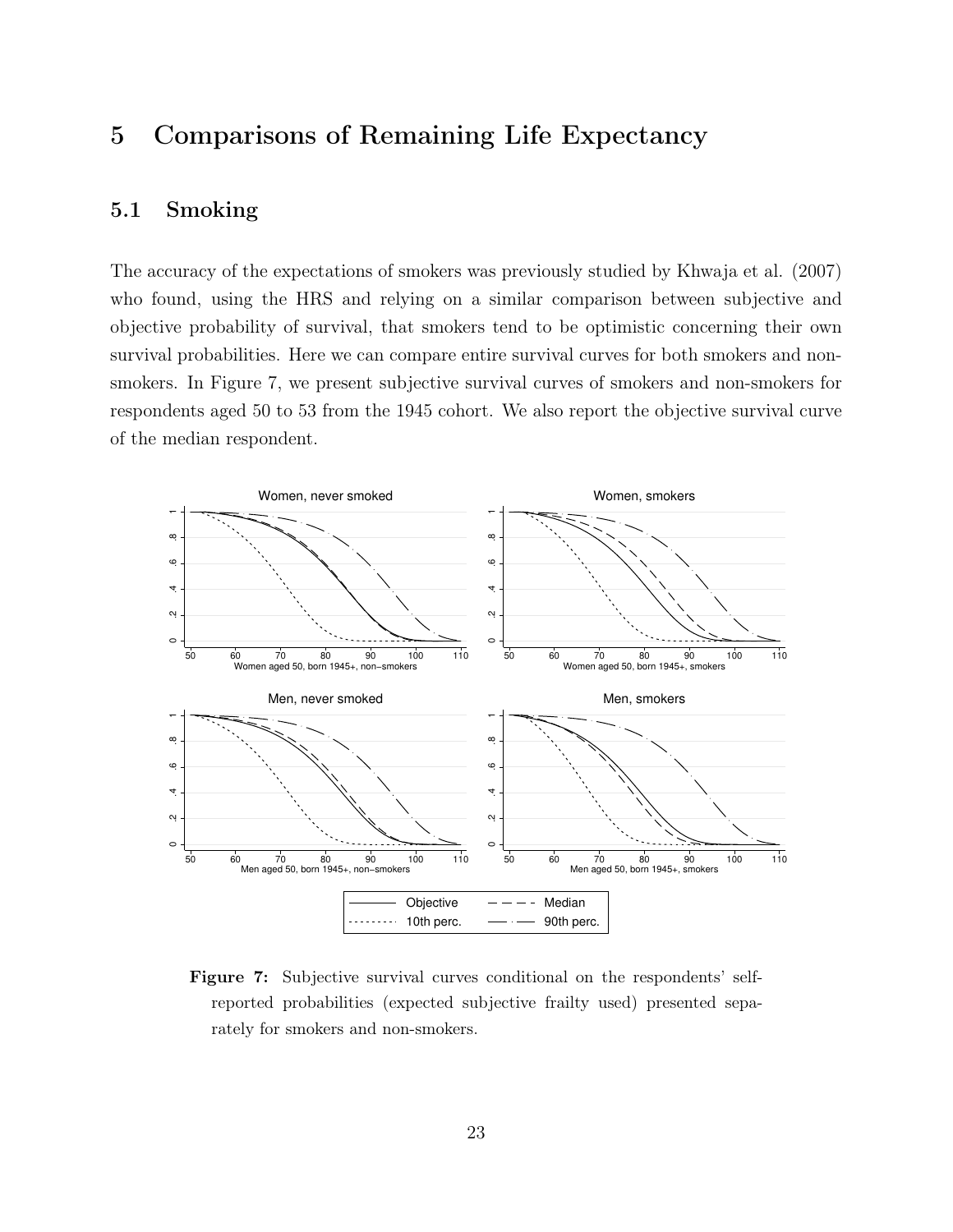The median smokers and non-smokers appear to correctly perceive mortality risk. Yet this hides considerable heterogeneity. If we take the ratio of subjective to objective remaining life expectancy, we see non-smokers on average perceive correctly their mortality risk, with an average ratio of 0.99 for women and 1.03 for men. However, smokers tend to be too optimistic with an average ratio of 1.10 in subjective to objective life expectancy for both women and men. Hence, individual survival curves allow us to assess not only differences in averages but also quantify the distribution of mortality risk across individuals.

#### 5.2 Joint Survival

Given that we estimate individual survival curves for each spouse in a couple, we can recover joint survival curves and thus estimate expected number of years together as well as widowed. Accuracy in estimating years of joint survival and widowhood may be an important reason why some households are in poverty at older ages, particularly widows who may have erroneous expectations regarding longevity risk. We restrict our analysis to couples where both members are observed and provide enough information to be included in our estimation. Altogether, we examine joint survival for 13,919 households.

In Figure 8, we first illustrate graphically the joint distribution of remaining life expectancy, both subjective and objective by focusing on those (2,349) households where the husband is aged 63 to 67 in order to control for the correlation in age. We estimate nonparametric bivariate densities. We use a fairly wide bandwidth (4 years), leading to oversmoothing. This informally compensates for our use of the expected value of the distribution rather than the full range of realization of the random variables. The left panel presents subjective expected remaining years, conditional on the answer to the probability question. The right panel presents objective expected remaining years.

The variance for both spouses is much larger in the subjective density than in the objective density. There is considerable correlation across spouses. While the average and median respondents have subjective life expectancy close to their objective measure, it seems that the skewness of the distribution is quite different when we compare the measures. We ran regressions of subjective and objective reports of the husband on the wife's expected remaining years, controlling only for age of both spouses. We find a partial correlation of 0.40 for subjective reports and 0.66 for objective reports. The fact that subjective reports are less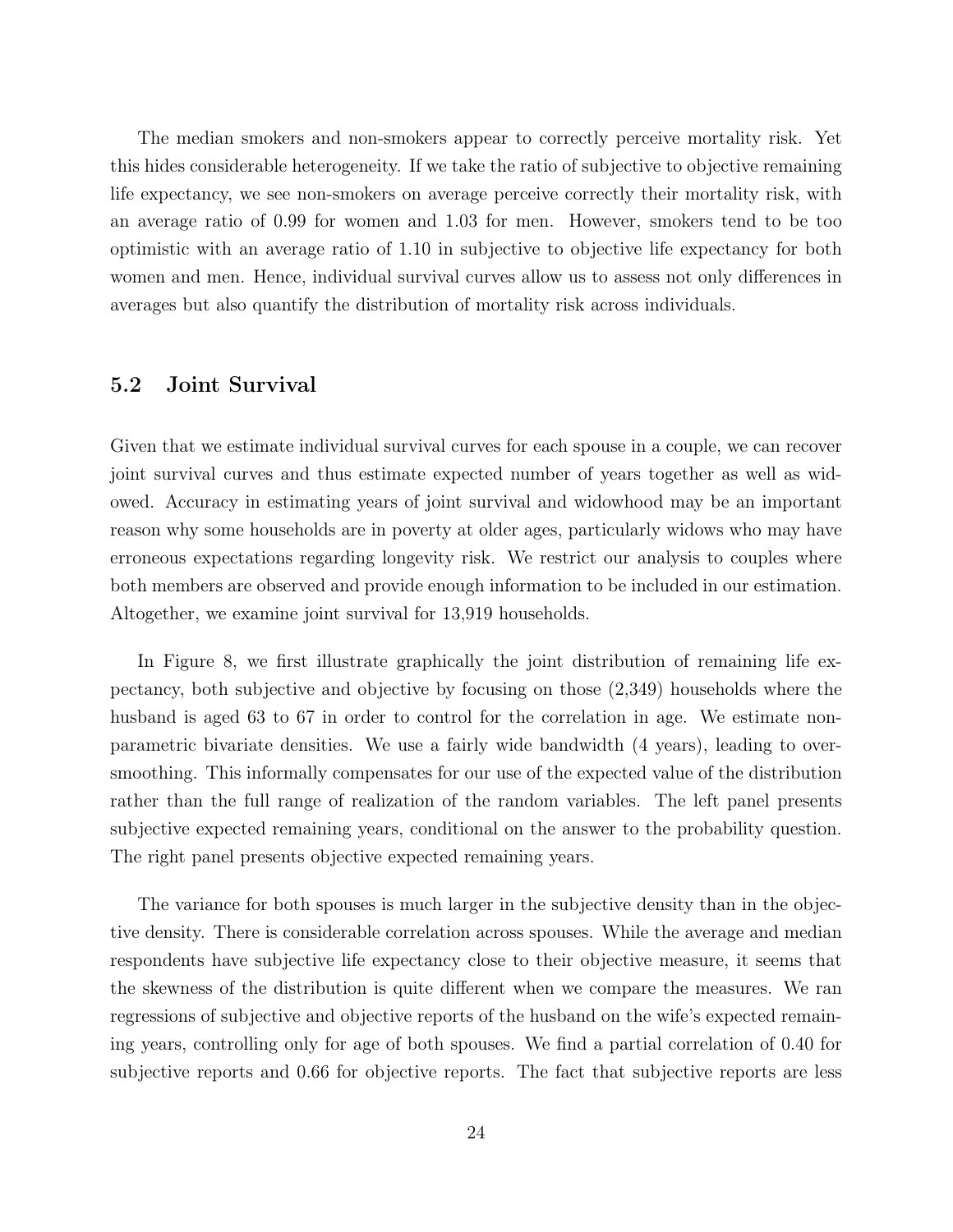

Figure 8: Estimated joint density of subjective (left panel) and objective (right panel) life expectancy of both couple's members (gaussian kernel, 4 years bandwidth).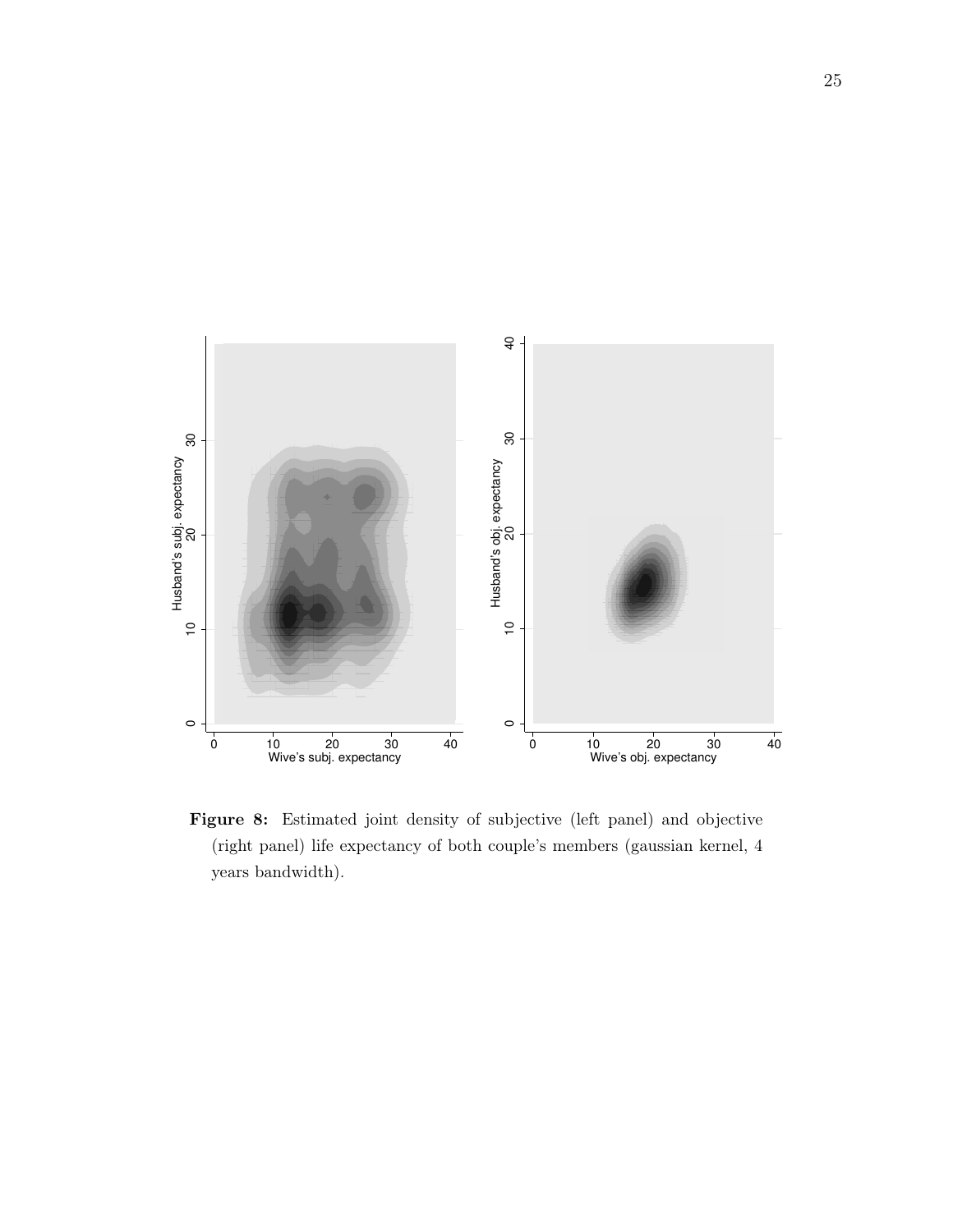correlated is an interesting result and suggests that spouses may make joint decisions based on perceived mortality risk which is less correlated than actual mortality risk.

To understand better the implications of these correlations, we use individual curves to construct the number of years a couple can expect to live jointly and as widowed. This assumes that survival curves do not change when a spouse dies and thus omits perceived or actual bereavement effects. Table 2 presents this information by five-year age groups of respondents. The upper part of the table presents the information ordered by husband's age and the lower part by wife's age.

Households in which the husband is young tend to overestimate the number of years they will live together and underestimate the number of years they may be widowed. Households with older husbands then to overestimate the number of years the wife will live as a widow.

In the lower panel, we see that households with younger wives tend to predict accurately the number of years they will live together. Households tend to underestimate the number of years the husband may live as a widower.

Widows are most prone to poverty in old age. However, it does not appear that misperceptions about the risk of becoming a widow is a likely explanation as we do not find large differences in perceived and actual expected number of years in widowhood. We do observe that males are much more likely to incorrectly perceive their risk of being widowed. This is largely because of their relative optimism regarding their survival prospects.

#### 5.3 Education

Differences in life expectancy may be important for understanding lack of preparation for retirement. Scholz et al. (2006) find that roughly 20% of households, particularly those with less education in the HRS appear to be saving too little relative to savings predicted from a model which uses lifetable mortality risk. This would also imply that 80% may be saving too much for retirement. Savings behavior has important welfare implications.

Figure 9 compares survival curves for three education groups of men and women. For men, those with low education tend to correctly perceive their mortality risk at the median. Women with low education are slightly pessimistic about their survival prospects. For both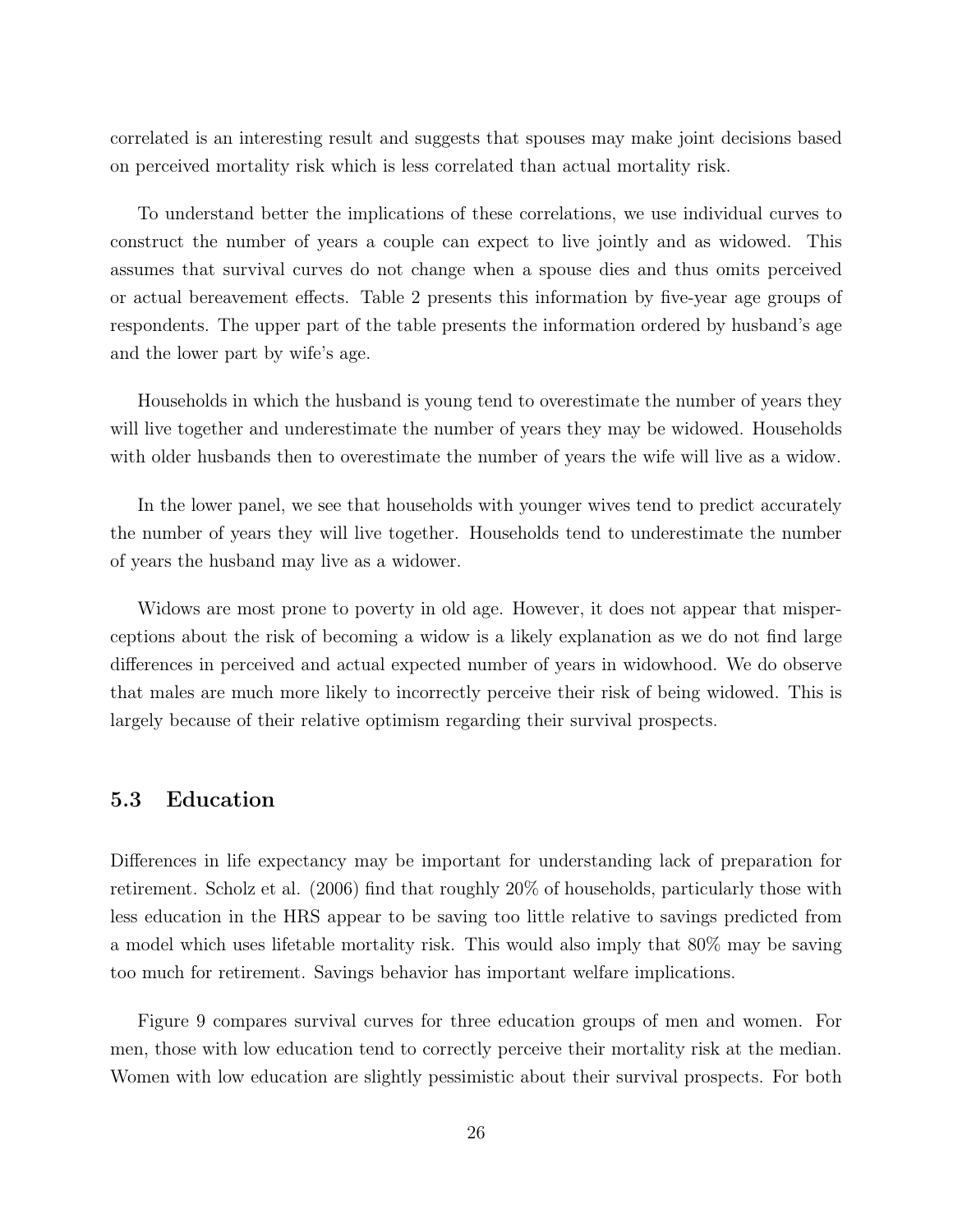|       | Husband's age |             |            |             |             |            |  |  |
|-------|---------------|-------------|------------|-------------|-------------|------------|--|--|
|       | Objective     |             |            | Subjective  |             |            |  |  |
| Age   | Both alive.   | Husb. widow | Wife widow | Both alive. | Husb. widow | Wife widow |  |  |
| 50-54 | 18.82         | 5.99        | 7.54       | 19.64       | 4.35        | 7.11       |  |  |
| 55-59 | 16.37         | 5.24        | 7.80       | 16.76       | 3.68        | 7.56       |  |  |
| 60-64 | 12.93         | 4.51        | 7.53       | 13.53       | 3.17        | 7.51       |  |  |
| 65-69 | 10.63         | 4.42        | 6.92       | 10.22       | 2.75        | 6.90       |  |  |
| 70-74 | 9.15          | 4.78        | 5.93       | 8.24        | 2.71        | 5.90       |  |  |
| 75-79 | 7.59          | 4.17        | 5.61       | 6.77        | 2.26        | 5.71       |  |  |
| 80-84 | 6.25          | 3.83        | 5.10       | 4.89        | 1.74        | 5.36       |  |  |
| 85-89 | 5.28          | 3.62        | 4.48       | 3.52        | 1.17        | 5.29       |  |  |
| 90-94 | 5.87          | 2.99        | 3.12       | 2.77        | 0.94        | 5.38       |  |  |
|       |               |             |            |             |             |            |  |  |
| Total | 12.54         | 4.75        | 6.95       | 12.51       | 3.08        | 6.89       |  |  |

Table 2: Joint Survival, Objective and Subjective.

|       | Wife's age  |             |            |             |             |            |  |
|-------|-------------|-------------|------------|-------------|-------------|------------|--|
|       |             | Objective   |            | Subjective  |             |            |  |
| Age   | Both alive. | Husb. widow | Wife widow | Both alive. | Husb. widow | Wife widow |  |
| 50-54 | 18.28       | 5.03        | 8.53       | 18.59       | 3.48        | 8.40       |  |
| 55-59 | 15.13       | 4.88        | 7.94       | 15.59       | 3.44        | 7.70       |  |
| 60-64 | 11.94       | 4.89        | 6.66       | 12.40       | 3.28        | 6.90       |  |
| 65-69 | 10.06       | 4.77        | 6.10       | 9.30        | 3.02        | 5.90       |  |
| 70-74 | 8.59        | 4.48        | 6.11       | 7.82        | 2.52        | 5.98       |  |
| 75-79 | 6.92        | 4.24        | 5.17       | 5.99        | 2.15        | 5.33       |  |
| 80-84 | 5.49        | 3.90        | 4.30       | 4.41        | 1.98        | 4.33       |  |
| 85-89 | 5.20        | 3.90        | 3.73       | 3.33        | 1.80        | 3.43       |  |
| 90-94 | 4.31        | 6.77        | 1.75       | 2.86        | 1.67        | 2.89       |  |
|       |             |             |            |             |             |            |  |
| Total | 12.54       | 4.75        | 6.95       | 12.51       | 3.08        | 6.89       |  |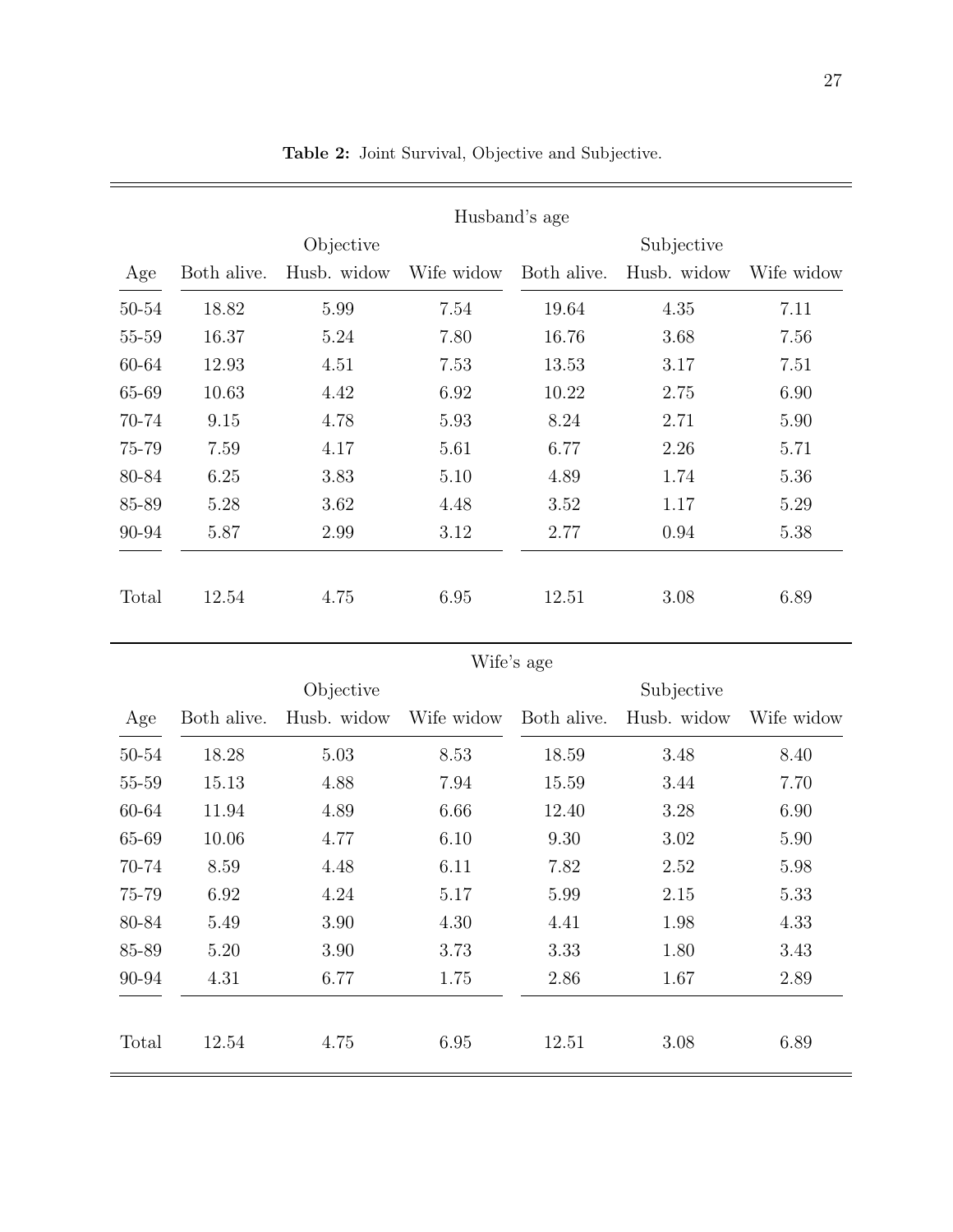men and women of low education, there is considerable heterogeneity in survival expectations, more so than for more educated groups (high school, college). There tends to be less variance in survival curves for college-educated men. At the median, such men tend to be optimistic about their survival prospects. Given that they overestimate the number of years for which they need to finance retirement consumption, they may be saving more than necessary.

# 6 Consumption and Mortality Risk

The differences shown above suggest that consumers may make different decisions when using subjective rather than objective risk. For example, suppose a 65 year old believes his remaining life expectancy is 20 years but that in fact his objective remaining life expectancy is 15 years. He will plan to have enough savings to finance five additional years of consumption. Exactly how this may impact his savings and consumption will depend on his preferences. The standard life-cycle model with mortality risk dates back to Yaari (1962). In what follows, we show using a simple model how the consumption path derived from subjective survival curves may differ from those using objective risk and compute a welfare measure that captures the loss in well-being from using incorrect beliefs.

Denote the subjective survival probability  $s_t^S$ , and the objective  $s_t^O$ . Define  $c_t^S$ ,  $c_t^O$  to be consumption at age t derived using subjective and objective probabilities respectively. Let  $r$ be the interest rate with  $R = (1 + r)$  and W be wealth at  $t = 0$  which we will assume to be age 65. We will assume preferences are constant relative risk aversion,  $u(c) = \frac{c^{1-\sigma}}{1-\sigma}$  $\frac{e^{1-\sigma}}{1-\sigma}$  and the consumer discounts the future with a factor  $\beta$ . Expected discounted utility conditional on using particular survival probabilities  $\dot{\jmath}$  is given by

$$
U(c^j, s^j) = \sum_{t=0}^{T} \beta^t s_j^j u(c^j)
$$
 (11)

for  $j = S, O$ .

Given that  $s^j > 0$  for all t and that marginal utility is infinity at  $c_t = 0$ , optimal wealth is always positive at  $t + 1$  (the consumer will not want to run the risk of surviving with no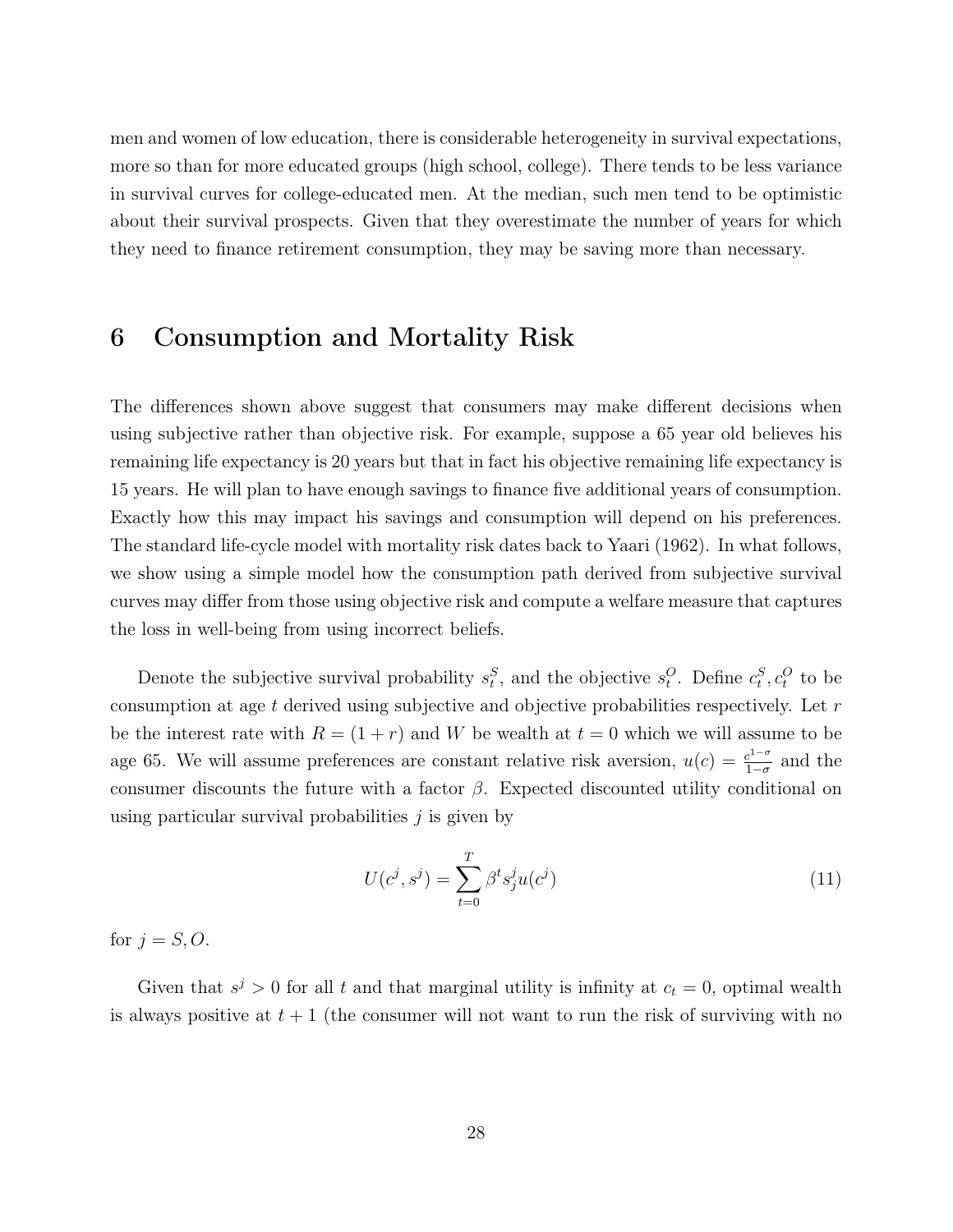

Figure 9: Subjective survival curves conditional on the respondents' selfreported probabilities (expected subjective frailty used) presented separately by level of education.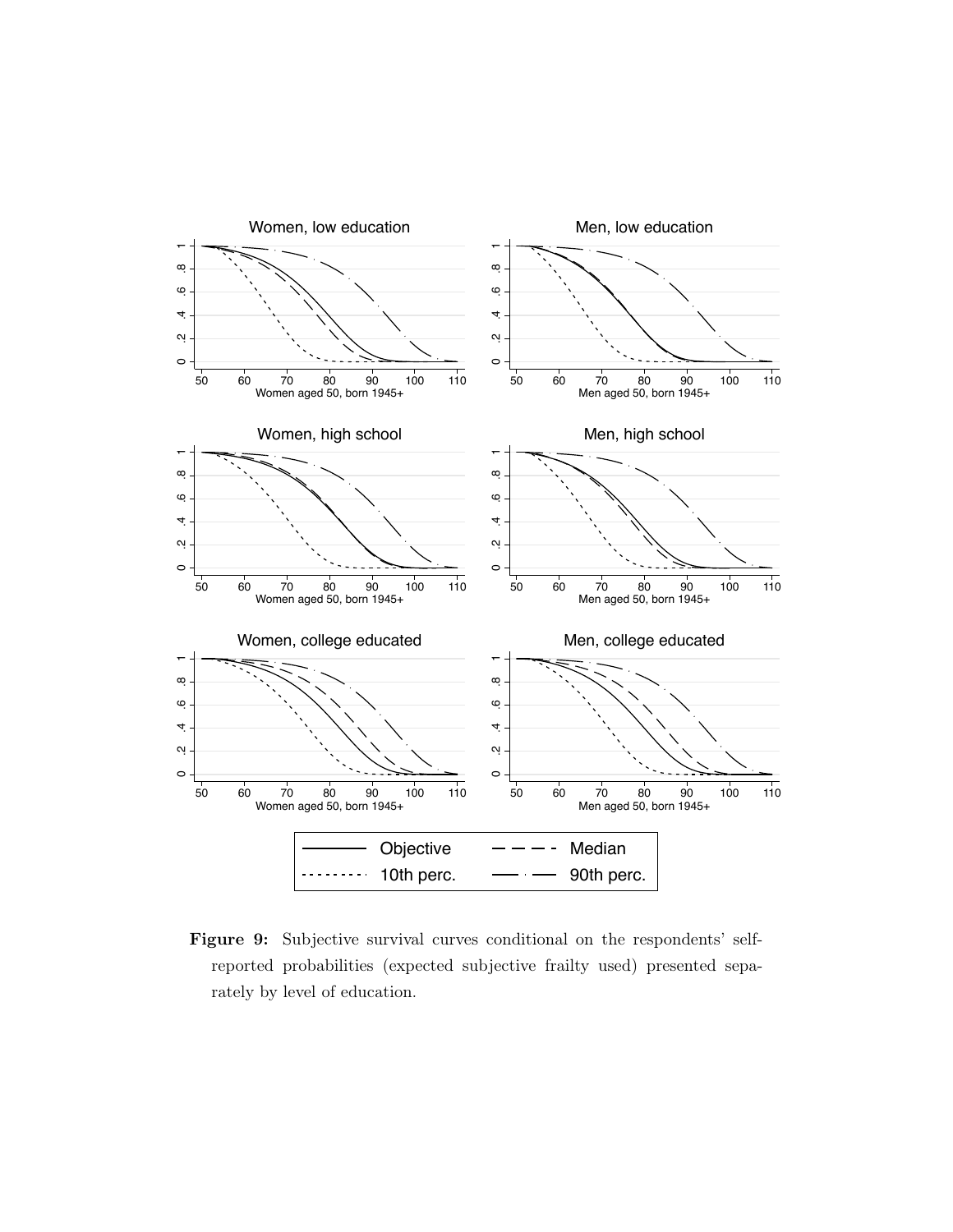resources). Using that, the budget constraint is given by

$$
W = \sum_{t=0}^{T} R^{-t} c_t^j
$$
 (12)

This simply says that wealth at  $t = 0$  is equal to the present value of the consumption flow. We abstract from annuity income for this illustration which would make the problem more complicated (Hurd, 1989).

From the first-order condition to the maximization of  $U$ , we know that

$$
\frac{c_{t+1}^j}{c_t^j} = \left(\frac{s_{t+1}^j}{s_t^j} R\beta\right)^{\frac{1}{\sigma}}
$$
\n(13)

and therefore

$$
c_t^j = c_0^j (s_t^j (R\beta)^t)^{\frac{1}{\sigma}} = c_0 g_t(s_t^j)
$$
\n(14)

which in turn implies that the path of consumption over time can be written as a function of  $W$ :

$$
c_t^j(W) = \frac{g_t(s_t^j)}{\sum_{t=0}^T R^{-t} g_t(s_t^j)} W.
$$
\n(15)

Hence, the optimal consumption path given  $s^j$  and W is  $c^j(W) = \{c_t^j\}$  $(t^j_t(W)\}_{t=0}^T$ . If  $R = \beta$ consumption still declines with age due to mortality risk (Hurd, 1989).

Given that consumption is proportional to wealth, we will normalize accumulated wealth to one at age 65. Following Scholz et al. (2006), we will assume  $\gamma = 3, \beta = 0.96$  and  $R = 1/\beta$  so as to focus on the role of mortality risk. Choosing a lower value for  $\gamma$  would make consumption more sensitive to mortality risk.

A pessimistic respondent will tend to consume her wealth more quickly than an optimistic one. One way to characterize pessimism would then be to compare the ratio of consumption chosen under objective and subjective survival probabilities. A low ratio would then be a sign of pessimism, while a high ratio would be a sign of optimism. To illustrate the difference in consumption level between pessimistic and optimistic respondents, we compute the optimal consumption path of every respondent under both subjective and objective survival expec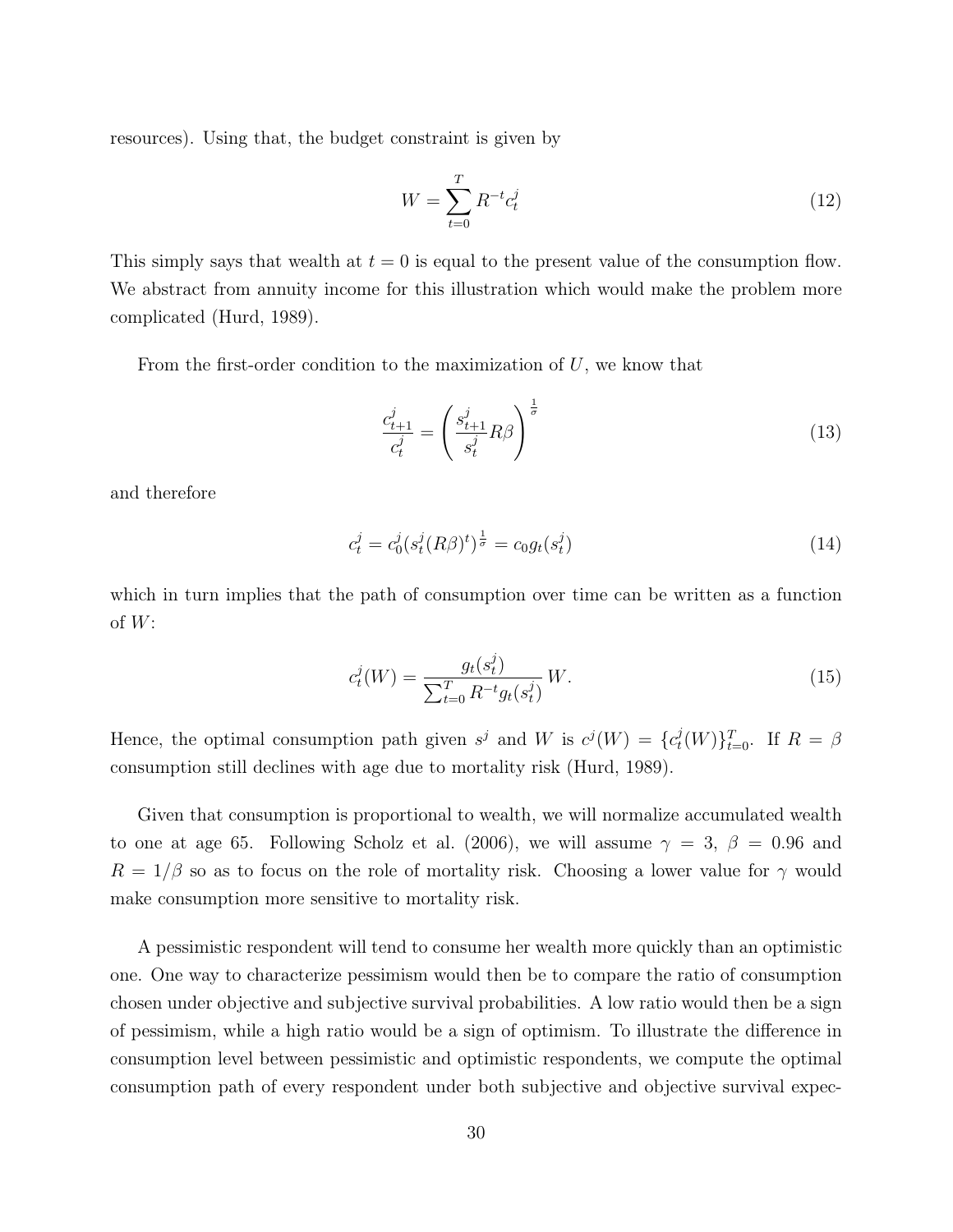tations, order them in terms of this ratio and present the consumption levels of respondents assuming they hold one dollar of wealth at age 65. Figure 10 presents these paths for the 10th, 25th, 50th, 75th and 90th percentile when respondents are sorted by this ratio. We see



Respondents sorted by the ratio objective/subjective consumption at 65

Figure 10: Evolution optimal consumption at every age for a dollar of wealth at 65 using either subjective or objective expectations on survival probabilities.

on the figure that the median respondent has a consumption path that is very close to the optimal objective path. The 10th and the 25th percentile illustrate two level of pessimism. We find that if the subjective consumption of the 10th percentile would be very low beyond age 85. This is explained by the fact that the respondent barely expects to survive past this age. The figure also hints that the optimistic respondents in the 75th and 90th percentile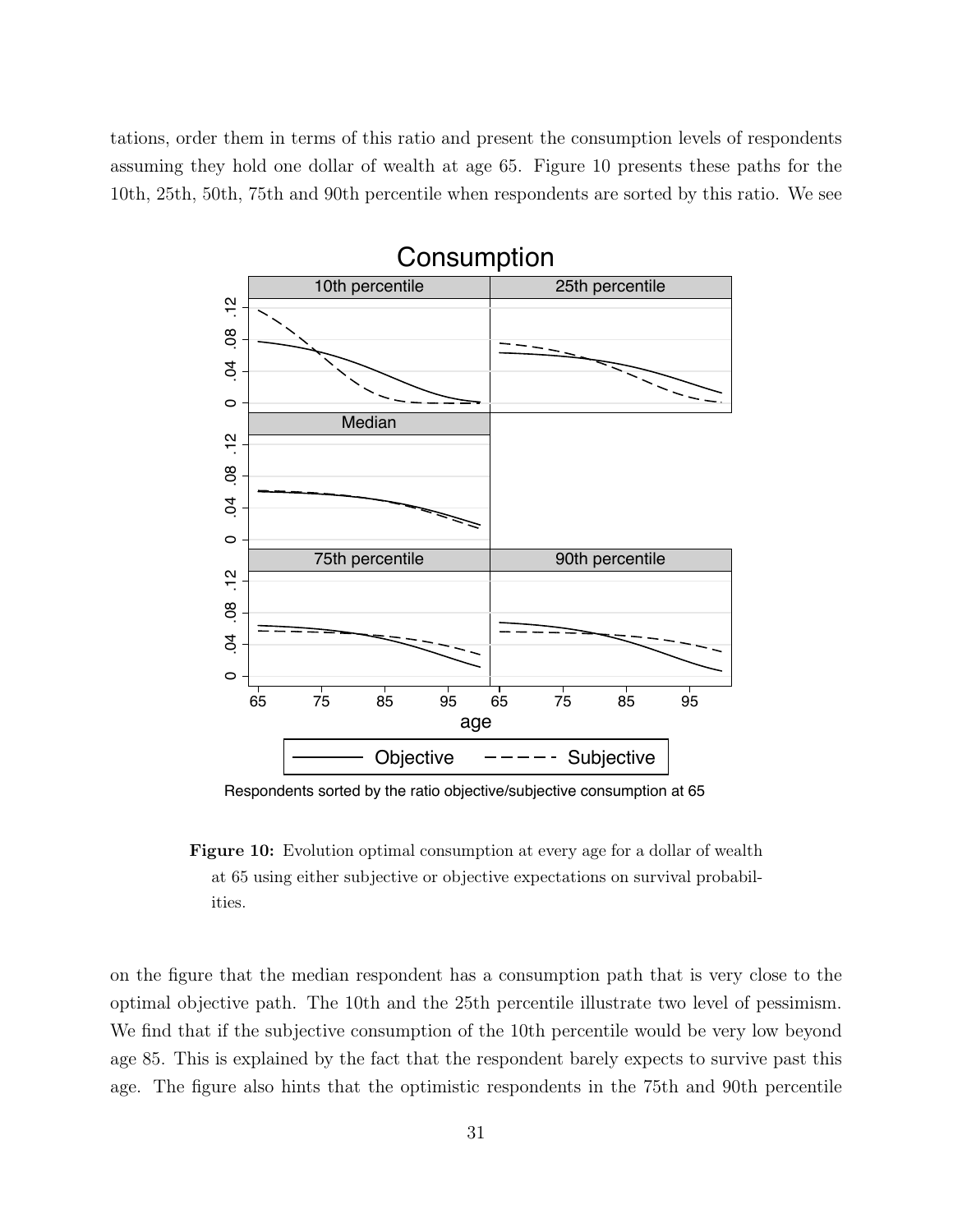have consumption patterns that are closer to their objective measure if we compare them to their pessimistic peers.

The same information can be presented in terms of wealth held by the agent at every period in time. Figure 11 presents the wealth of the same respondents selected for Figure 10. We see again that the median respondents has a wealth level at every period that is very close to the path chosen under objective survival probability, with very little pessimism seen by the fact that the subjective curve lies below the objective one. The figure shows that the



Respondents sorted by the ratio of objective/subjjective consumption at 65

Figure 11: Evolution optimal wealth held at every age for a dollar of wealth at 65 using either subjective or objective expectations on survival probabilities.

10th percentile is the one with what seems to be the most important deviation between the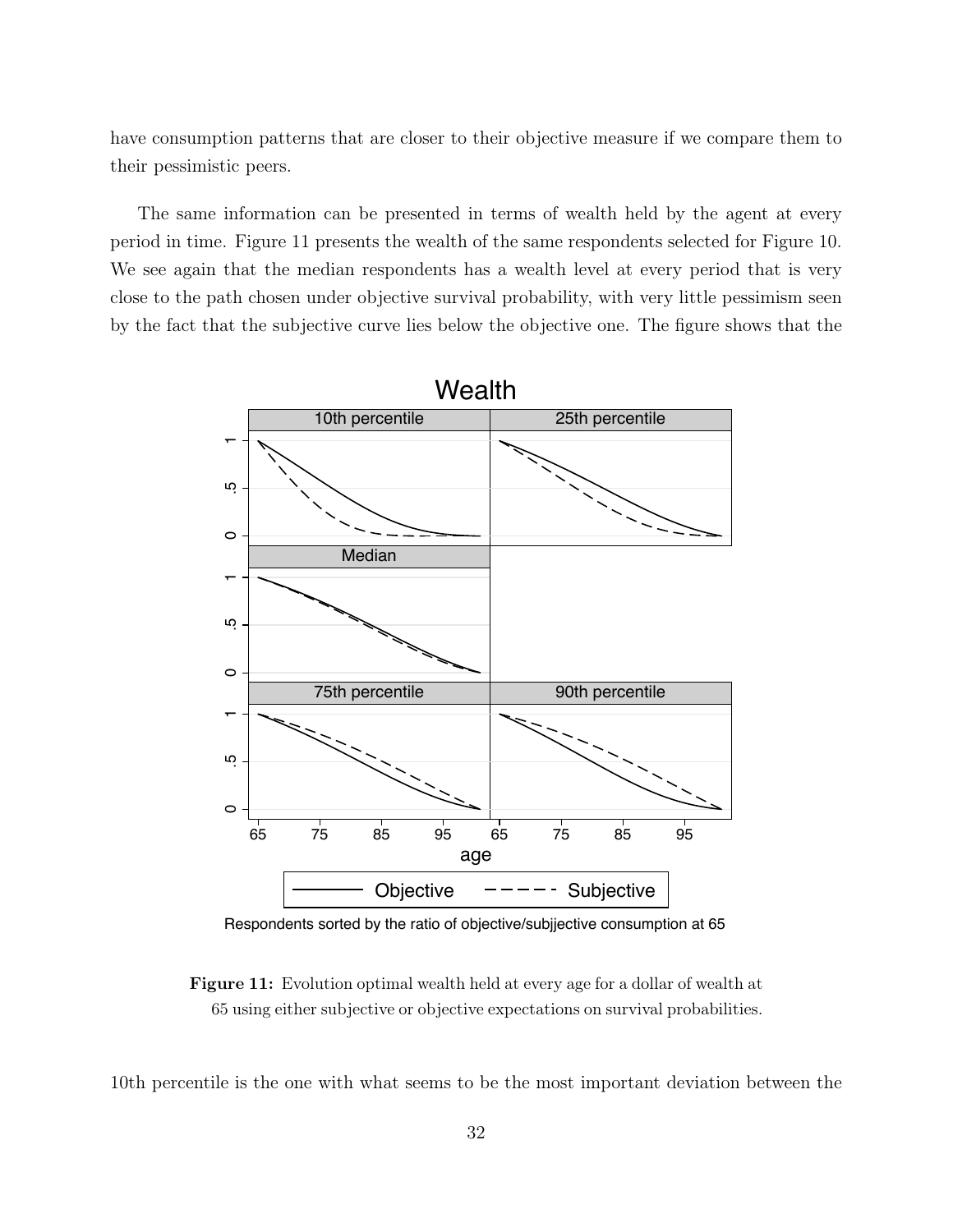two curves.

When subjective expectations differ from objective ones, the consumer will suffer a welfare loss by not choosing the optimal path of consumption ex ante. To get a sense of the magnitudes involved, we derive how much compensation we should give each respondent so that his expected utility at age 65 when using subjective beliefs is equal to the expected utility he could have reached had he used objective beliefs and thus implemented the optimal consumption plan. By doing this, we can also assess whether the welfare loss is larger for being pessimistic or optimistic.

Suppose subjective risk is different from objective risk. The agent will decide on the consumption path  $c^S(W)$  based on maximizing  $U(c^S, s^S)$ . However, he will experience  $V_S(W) = U(c<sup>S</sup>(W), s<sup>O</sup>)$  which leads to a welfare loss compared to what he would have obtained had he used correct expectations:  $V_O(W) = U(c^O(W), s^O)$ . It is easy to show under the preferences we use that the wealth needed relative to what the consumer has at age 65 is given by

$$
W_C = \left(\frac{V_O}{V_S}\right)^{\frac{1}{1-\sigma}} \tag{16}
$$

where  $V<sub>O</sub>$  is expected indirect utility using objective beliefs and the optimal plan under objective beliefs and  $V<sub>S</sub>$  is expected utility using objective beliefs but the optimal plan chosen under subjective beliefs.

We compute the value of  $W_C$  for every respondent aged 65 or less, assuming that they do reach age 65. We present here various quantiles of the distribution of  $W_C$  according to some characteristics.<sup>5</sup>

Table 3 presents some quantiles of the distributions based on gender and educational level. At the median, the welfare loss amounts to 7% of wealth at age 65. This loss is larger for males than females at higher education levels. In terms of education, the welfare loss is

<sup>5</sup>For clarity of presentation, we censored the distribution at an arbitrary value of 10. This is needed in cases where the expected probability of survival to older ages was so low that compensation needed to achieve the same utility reached extremely high values. These respondents would simply never prepare adequately for ages they barely expect to reach.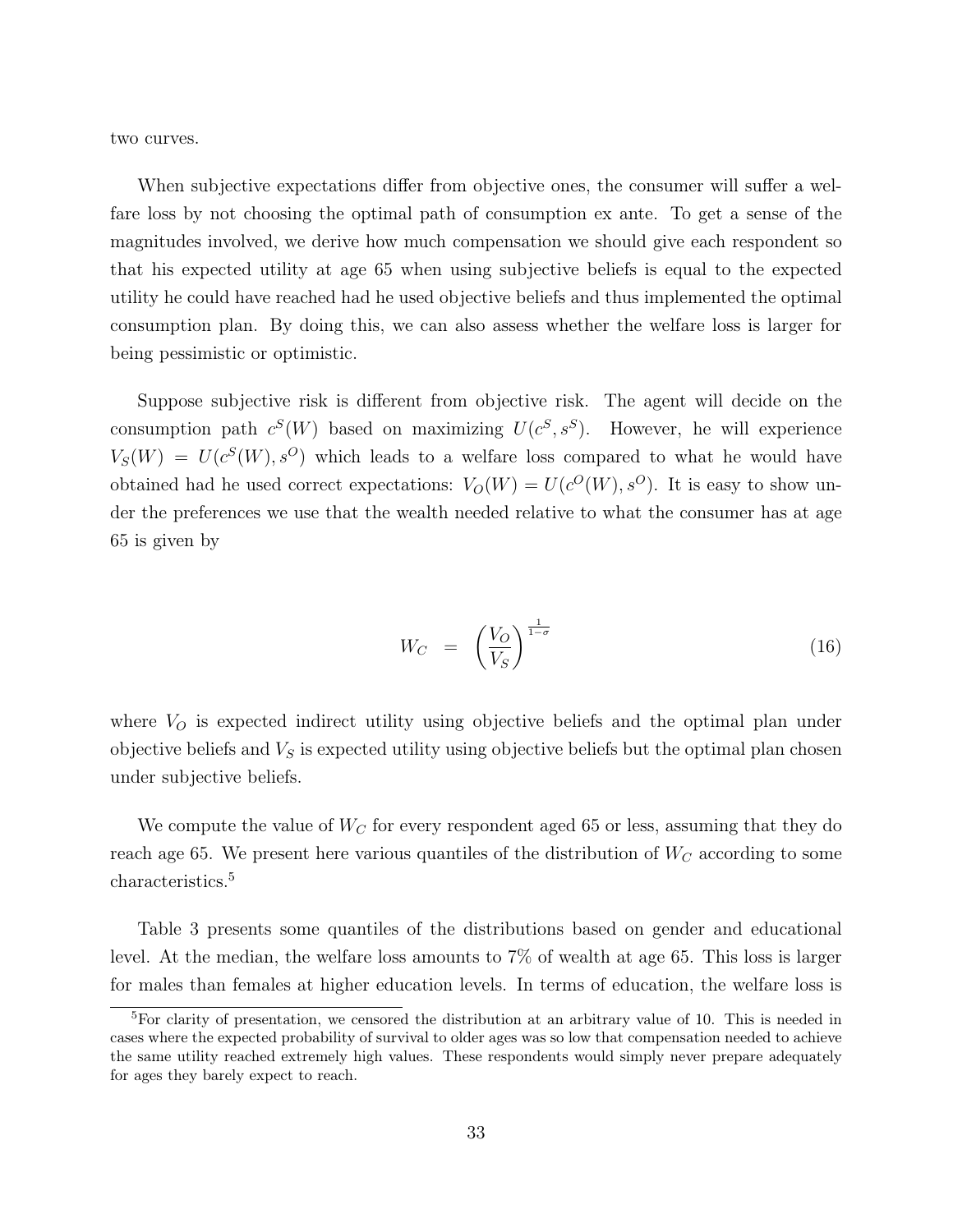larger for low-educated households than for college-educated households. The welfare loss is very heterogeneous, reflecting the heterogeneity in survival curves found earlier. More than 25% of respondents have welfare losses larger than 60% of their current wealth. The large losses are found all across the distribution and in particular among low-educated women.

|       |            | $10^{\text{th}}$ | $25^{\text{th}}$ | Median | $75^{\text{th}}$ | 90 <sup>th</sup> |
|-------|------------|------------------|------------------|--------|------------------|------------------|
| Women | Low. ed.   | 1.012            | 1.044            | 1.136  | 6.131            | >10              |
|       | H. School  | 1.003            | 1.018            | 1.065  | 1.875            | >10              |
|       | College    | 1.002            | 1.010            | 1.039  | 1.444            | 3.391            |
| Men   | Low. ed.   | 1.014            | 1.048            | 1.115  | 1.863            | >10              |
|       | H. School  | 1.009            | 1.036            | 1.094  | 1.502            | >10              |
|       | College    | 1.003            | 1.019            | 1.068  | 1.298            | >10              |
| Total | All levels | 1.004            | 1.022            |        | 1.621            | >10              |

Table 3: Compensating wealth to correct for erroneous expectations by education

We can test whether welfare losses are larger for those who are pessimistic than for those who are optimistic. We split the content of Table 3 according to whether respondents are optimistic (i.e. with subjective life expectation larger than their objective measures) or pessimistic. Table 4 presents the results. At the median, the welfare loss is larger for pessimistic respondents (54% against 3.3%). The 75th and 90th percentile tell us that these errors can be very costly. Although being optimistic implies a welfare loss, this welfare loss is small. The concavity of utility function probably explains this finding. Being pessimistic implies that at some age the marginal utility of consumption will be low (because the consumer overspent at earlier ages). Hence the discounted value of the marginal utility is larger than it is if the consumer underspent at younger ages and those had consumed too much at older ages. Although simplistic, because it avoids dealing with annuity income and other types of risk (e.g., medical expenditures), this exercice gives an idea of the magnitudes involved.

One way to increase experienced welfare in this setting would be to provide an annuity to the respondents who spend their own wealth too quickly because of misperception in their survival probabilities. The problem is that these same respondents who spend their wealth too fast are also those who would believe that an annuity is not an interesting investment. To illustrate this, we computed a fairly priced immediate fixed annuity based on the average objective survival probabilities in our sample. Denoting the yearly average survival probabil-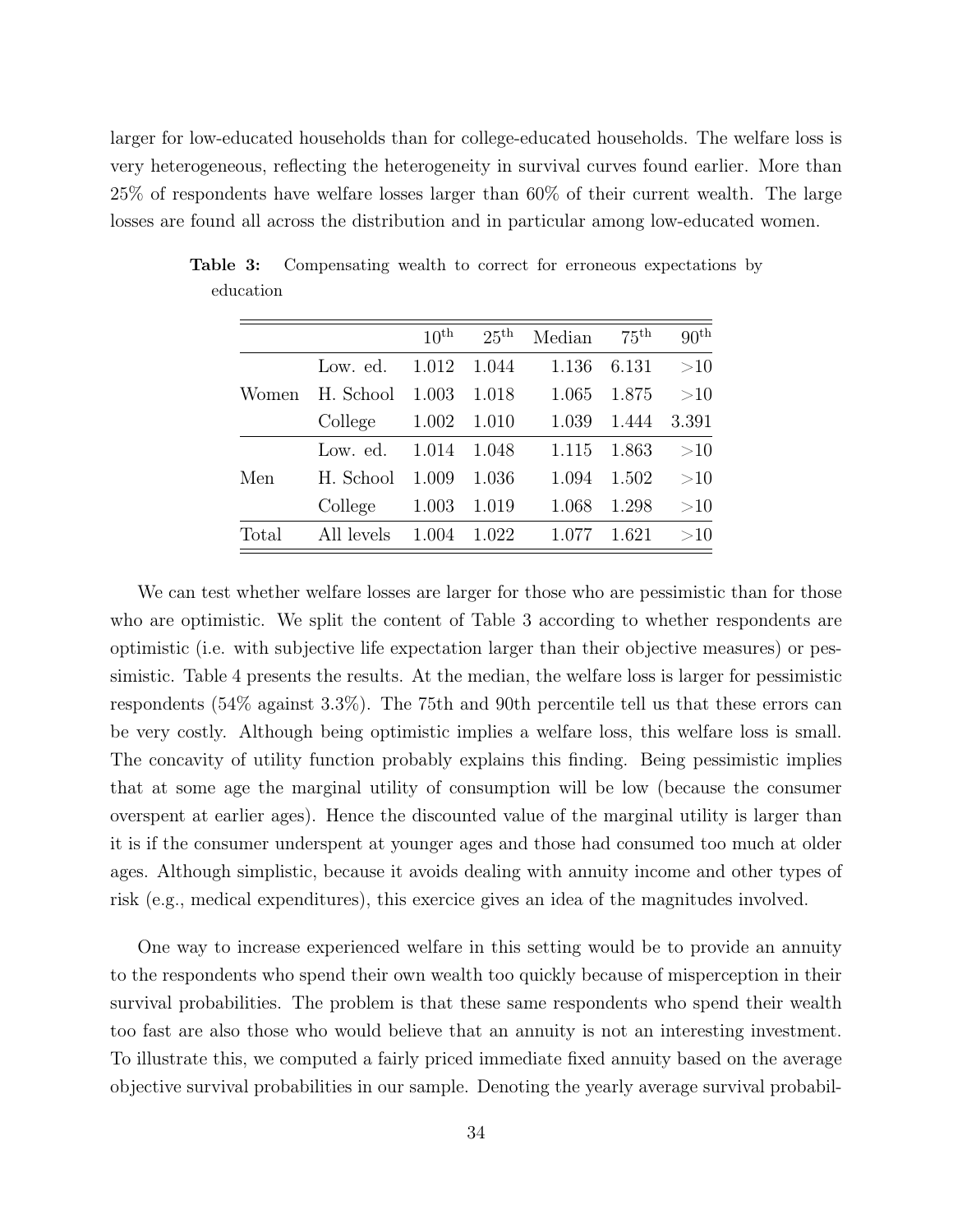|             |           | $10^{\rm th}$ | $25^{\text{th}}$ | Median | $75^{\text{th}}$ | $90^{\rm th}$ |
|-------------|-----------|---------------|------------------|--------|------------------|---------------|
| Pessimistic |           |               |                  |        |                  |               |
|             | Low. ed.  | 1.057         | 1.246            | 2.203  | >10              | >10           |
| Women       | H. School | 1.015         | 1.184            | 1.712  | 3.882            | >10           |
|             | College   | 1.005         | 1.028            | 1.457  | 2.554            | >10           |
|             | Low. ed.  | 1.031         | 1.105            | 1.408  | >10              | >10           |
| Men         | H. School | 1.031         | 1.105            | 1.408  | >10              | >10           |
|             | College   | 1.013         | 1.089            | 1.349  | 6.122            | >10           |
| Total       |           | 1.015         | 1.098            | 1.540  | >10              | >10           |
|             |           |               |                  |        |                  |               |
| Optimistic  |           |               |                  |        |                  |               |
|             | Low. ed.  | 1.003         | 1.021            | 1.047  | 1.079            | 1.107         |
| Women       | H. School | 1.001         | 1.009            | 1.023  | 1.052            | 1.071         |
|             | College   | 1.001         | 1.006            | 1.019  | 1.040            | 1.058         |
|             | Low. ed.  | 1.004         | 1.035            | 1.088  | 1.123            | 1.155         |
| Men         | H. School | 1.004         | 1.018            | 1.044  | 1.089            | 1.114         |
|             | College   | 1.001         | 1.008            | 1.029  | 1.067            | 1.089         |
| Total       |           | 1.001         | 1.011            | 1.033  | 1.067            | 1.099         |

Table 4: Compensating wealth to correct for erroneous expectations by education and optimism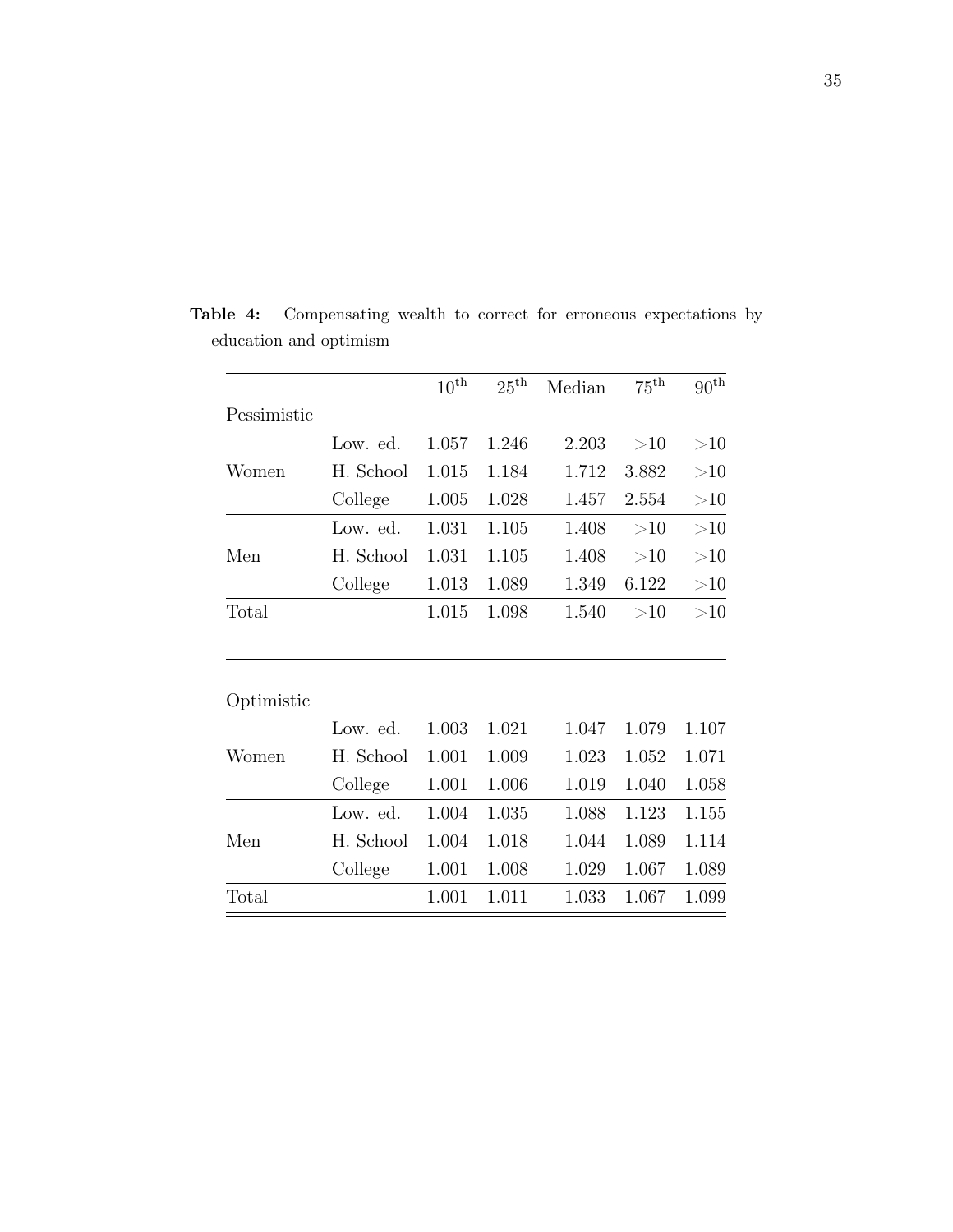ity to age t as  $\bar{s}^O_t$ , the yearly payout of this annuity bought at 65 for the price of one dollar is given by:

$$
a = \frac{1}{\sum_{t=65}^{100} \frac{\bar{s}_t^O}{(1+r)^t}} = 0.0877
$$
\n(17)

So 100,000\$ in wealth is equivalent in actuarial terms, to an amount of 8,770\$ paid every year. Even if this amount is more generous than what can usually be obtained on the annuity market, 5.8% of the agents are going to prefer to self-insure based on our estimation. Those who prefer self-insurance are all concentrated below the 12th percentile, and are precisely those who would benefit the most from the annuity. We estimate that another 45.6% of respondents would buy an annuity at a fair price despite having pessimistic expectations. This could result in an important welfare gain. We know however that annuities found in the market place are not actuarially fair. For instance, Mitchell et al. (1999) reported that the annuities on the market had expected present value about 20% below the actuarially fair present value. In our framework, this would lead to a payout of 0.0701, which roughly corresponds to the market payout of the immediate fixed annuity at the time of writing. Using this payout, we find that 15.5% of respondents would prefer to self-insure themselves. These respondents are concentrated below the 38th percentile and are all pessimistic respondents. No respondents in the 10th percentile and below would choose the annuity.

# 7 Conclusion

In this paper, we estimate jointly subjective and objective survival curves where there is rounding on subjective reports of perceived mortality risk. We use data from the Health and Retirement Study covering a 16 year period, in particular mortality dates and measurements of subjective survival to a target age. Hence, this framework allows us to investigate whether in aggregate respondents correctly perceive their mortality risk. Instead of using life-tables as a benchmark, we use their actual mortality experience which we show is important because both non-response and survey design make inappropriate the life-table as a benchmark. Since we obtain individual objective and subjective survival curves, we are also able to obtain a full distribution of joint curves which allows us to assess distributional issues rather than look at aggregate predictions. For example, we can investigate whether particular sub-groups are too optimistic or pessimistic regarding their own mortality risk. While doing this exercise,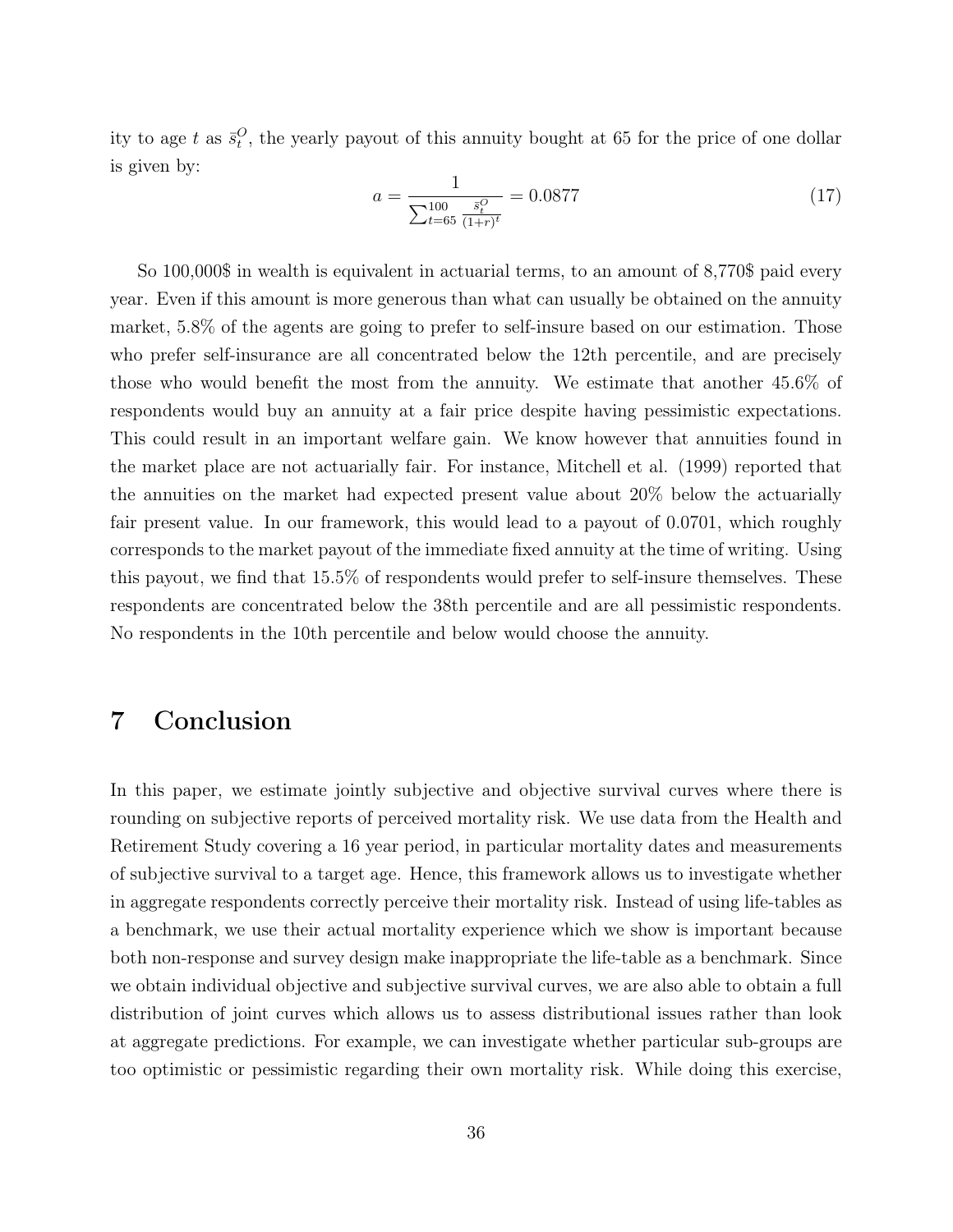we adjust for rounding which is important for investigating the distribution of individual survival curves.

We find that at the median, both men and women are slightly optimistic regarding their survival prospects. Other subgroups such as black, more educated respondents, and respondents from younger cohorts are also optimistic regarding their survival prospects. It is important to note that these comparisons do not involve making assumptions about cohort or composition effects because we look at the mortality experience of the same respondents who answered subjective probability questions. The case of smokers is particularly interesting. While non-smokers appear to correctly perceive their mortality risk, smokers are too optimistic. This approach also enables us to look at joint survival of couples. Overall, there is no evidence that households misperceive the risk of the wife to become a widow but some evidence that they underestimate the risk for the husband to become a widower. Finally, we compute the welfare loss of using erroneous beliefs in retirement when it comes to spending down wealth. This exercice shows that welfare loss can be large and more so for pessimistic expectations. Pessimistic expectations can be a barrier for annuitization for a small but important fraction of the population.

Individual survival curves can be used directly in the context of economic models. They are smooth, non-degenerate, and with finite life expectancy. One interesting exercise would be to investigate how the estimation of preferences in life-cycle models of economic decision making is impacted by using subjective rather than objective individual survival curves.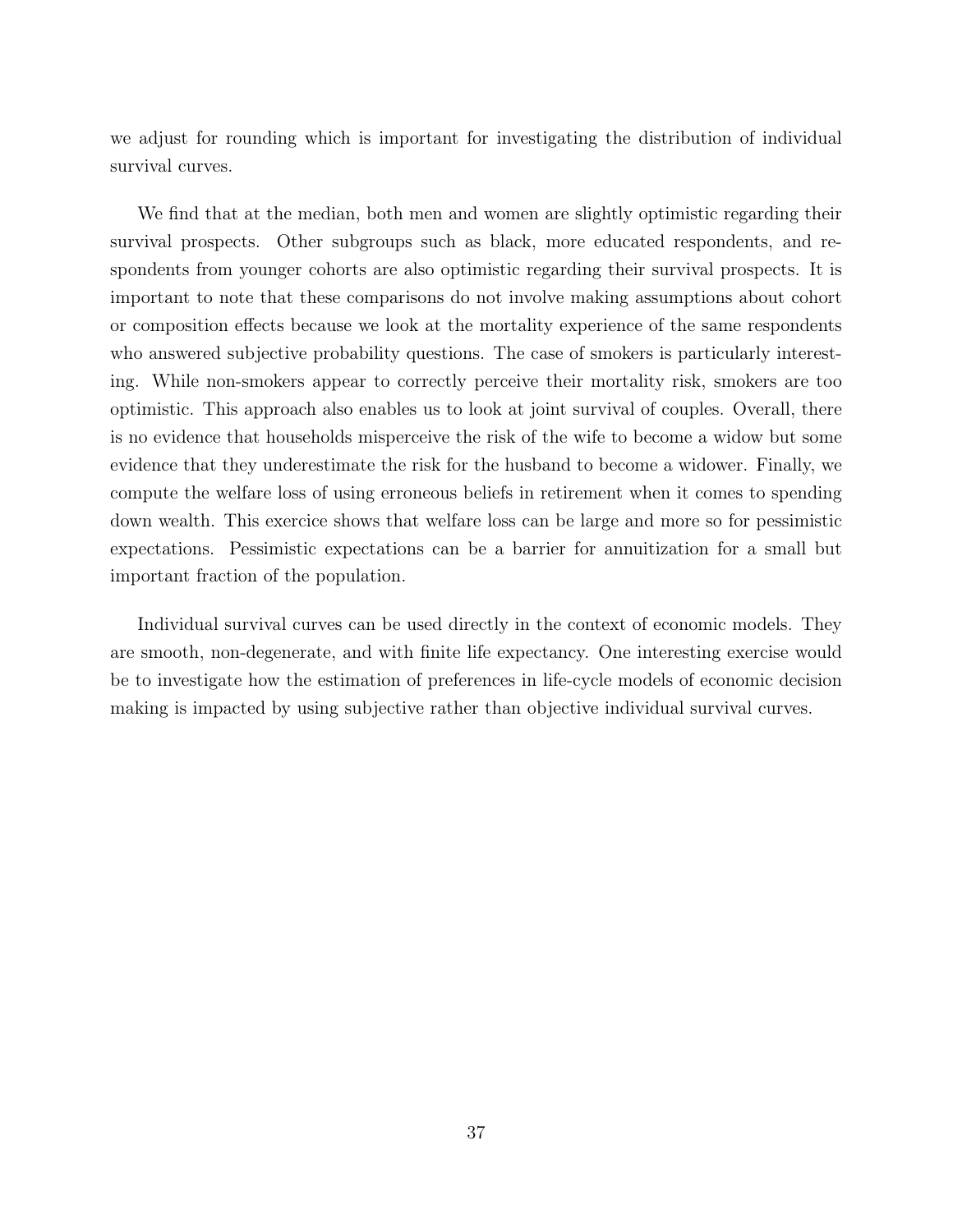# References

- Cameron, A.C. and Trivedi, P.K. (2005). Microeconometrics: Methods and Applications, Cambridge University Press, New York, NY.
- De Bruin, W.B., B. Fischhoff, S.G. Millstein, and B.L. Halpern-Felsher (2000). Verbal and Numerical Expressions of Probability: It's a Fifty-Fifty Chance. Organizational Behavior and Human Decision Processes 81, 1: 115-31.
- DENARDI, M., E. FRENCH, AND J. B. JONES (2010). Why Do the Elderly Save? The Role of Medical Expenses. Journal of Political Economy 118, 1, 39-75.
- Dominitz J, Manski CF (2007) Expected Equity Returns and Portfolio Choice: Evidence from the Health and Retirement Study. Journal of Behavioral Decision Making, 5(2-3), 369-79.
- GAN, L., HURD, M.D. AND MCFADDEN, D. (2005) "Individual Subjective Survival Curves," in Analyses in Economics of Aging, ed. by D. A. Wise, vol. I, pp. 377–411. University of Chicago Press, Chicago.
- HAMERMESH, D. (1985) Expectations, Life Expectancy, and Economic Behavior, *Quarterly* Journal of Economics, 100:2, 389-408.
- HUBBARD, G., J. SKINNER, AND S.P ZELDES (1995) Precautionary Saving and Social Insurance. Journal of Political Economy 103, 2, 360-399.
- HURD, M.D. AND MCGARRY, K. (1995) Evaluation of the Subjective Probabilities of Survival in the Health and Retirement Study. Journal of Human Resources, 30, 268-292.
- HURD, M.D. AND MCGARRY, K. (2002) The Predictive Validity of Subjective Probabilities of Survival. The Economic Journal, 112, 966-985.
- Hurd, M.D., J.P. Smith, and J.M. Zissimopoulos (2004) The Effects of Subjective Survival on Retirement and Social Security Claiming. Journal of Applied Econometrics 19:6, 761-775.
- HURD, M.D. (1989) Mortality Risk and Bequests. *Econometrica*, 57, 779-813.
- Kleinjans, K.J. and Van Soest A. (2013) Rounding, Focal Point Answers and Nonresponse to Subjective Probability Questions. Journal of Applied Econometrics.